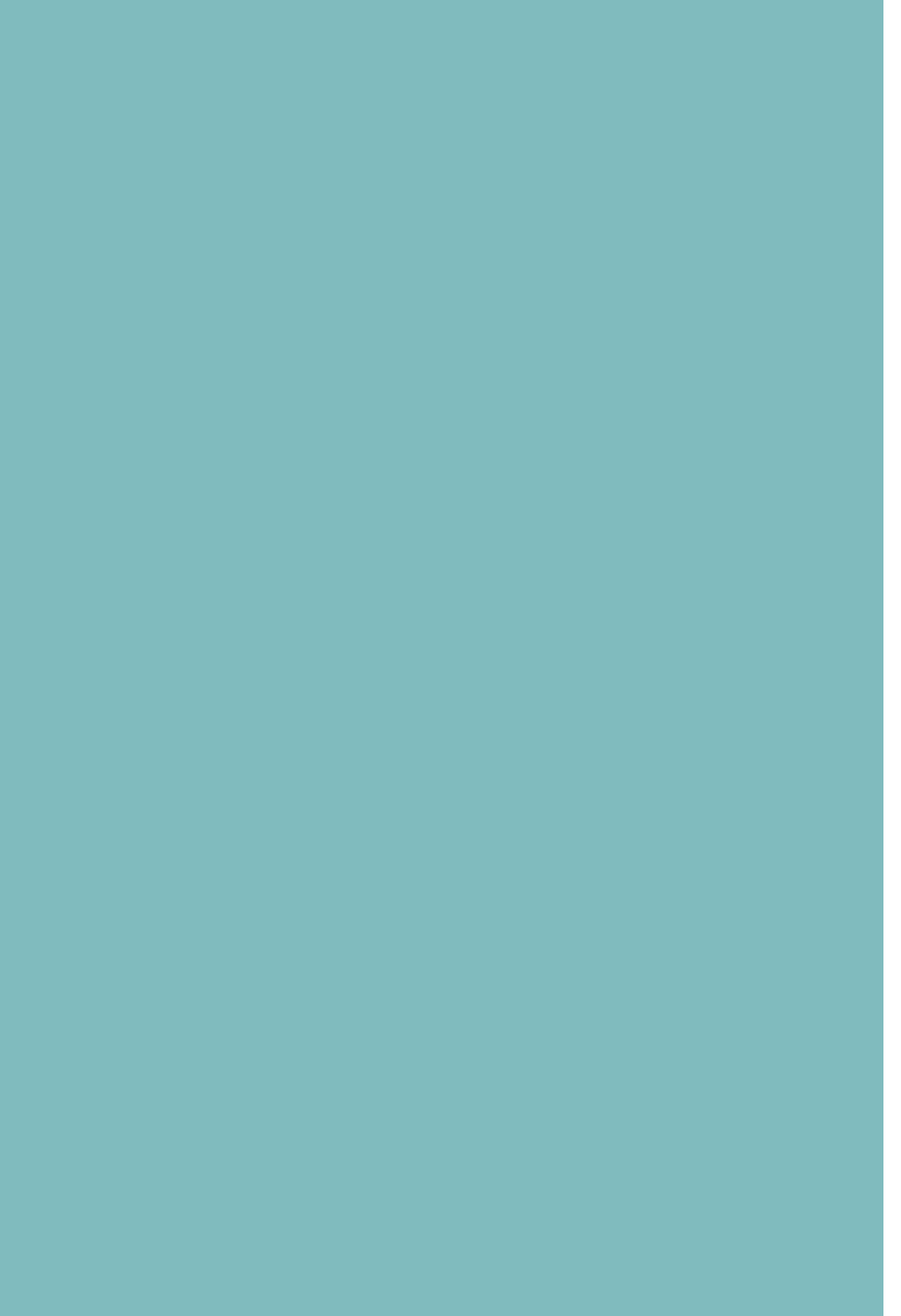## **Table of Contents**

| <b>ARTICLE I.</b>   | THE CORPORATION, PARISH AND CONGREGATION  1 |  |
|---------------------|---------------------------------------------|--|
| <b>SECTION 1.01</b> |                                             |  |
|                     |                                             |  |
| <b>ARTICLE II.</b>  |                                             |  |
| <b>SECTION 2.01</b> |                                             |  |
| <b>SECTION 2.02</b> |                                             |  |
|                     |                                             |  |
|                     |                                             |  |
|                     |                                             |  |
|                     |                                             |  |
|                     |                                             |  |
|                     |                                             |  |
|                     |                                             |  |
|                     |                                             |  |
|                     |                                             |  |
| <b>SECTION 2.03</b> |                                             |  |
|                     |                                             |  |
|                     |                                             |  |
|                     |                                             |  |
|                     |                                             |  |
|                     |                                             |  |
| <b>SECTION 2.04</b> |                                             |  |
|                     |                                             |  |
|                     |                                             |  |
|                     |                                             |  |
|                     |                                             |  |
|                     |                                             |  |
|                     |                                             |  |
|                     |                                             |  |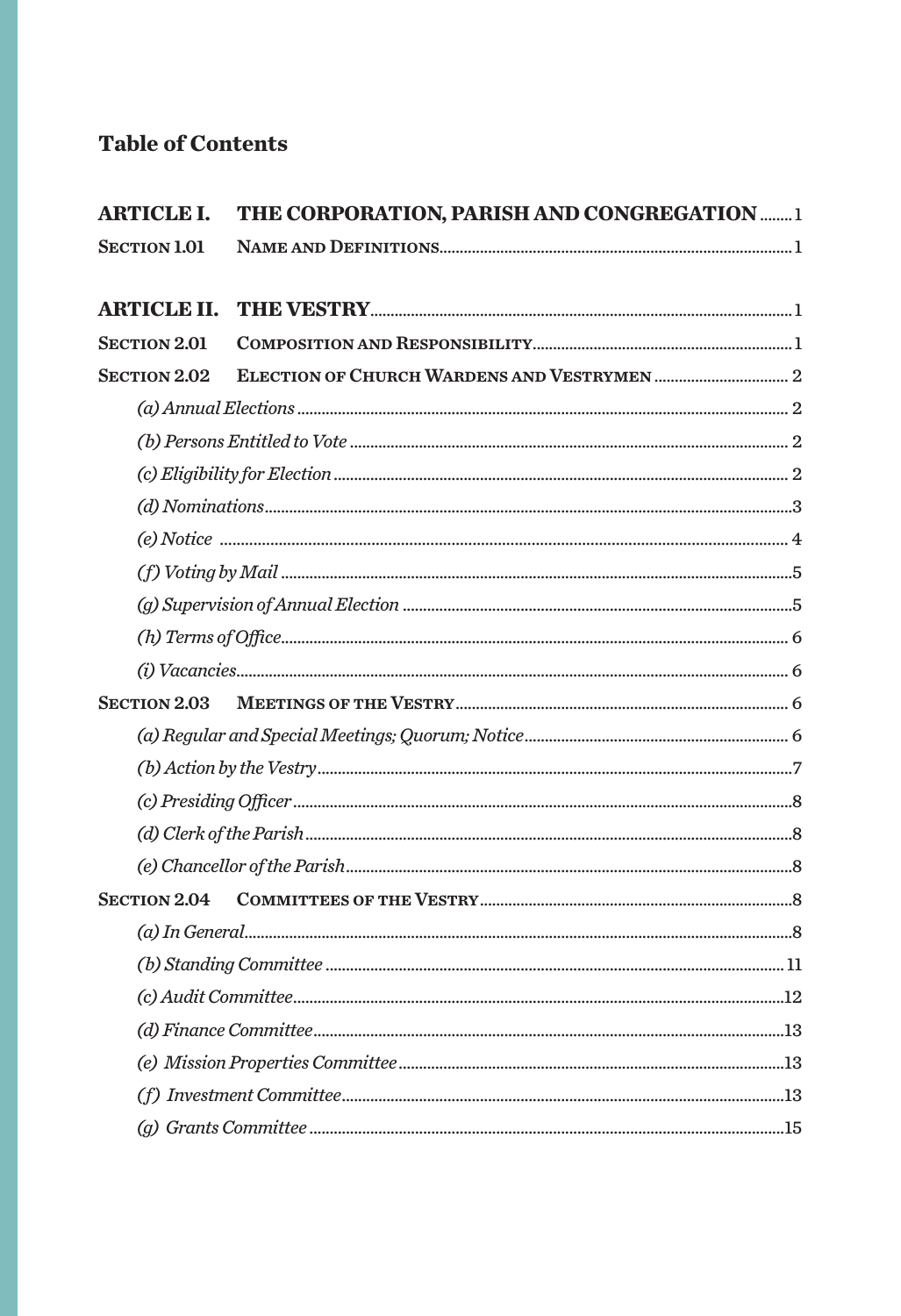|                     | <b>ARTICLE III. PARISH COMMITTEES,</b>                                        |  |
|---------------------|-------------------------------------------------------------------------------|--|
|                     |                                                                               |  |
| <b>SECTION 3.01</b> |                                                                               |  |
|                     |                                                                               |  |
|                     |                                                                               |  |
|                     |                                                                               |  |
| <b>SECTION 3.02</b> |                                                                               |  |
|                     |                                                                               |  |
|                     |                                                                               |  |
|                     |                                                                               |  |
|                     |                                                                               |  |
|                     |                                                                               |  |
|                     |                                                                               |  |
|                     |                                                                               |  |
|                     | (h) Qualifications for Membership on the Congregational Council21             |  |
|                     | (i) Congregational Council Nominating and Leadership Development Committee 21 |  |
|                     |                                                                               |  |
| <b>SECTION 3.03</b> | <b>DELEGATION TO PARISH COMMITTEES,</b>                                       |  |
|                     |                                                                               |  |
|                     |                                                                               |  |
| <b>SECTION 4.01</b> | CONVOCATION, PERSONS ENTITLED TO VOTE AND                                     |  |
|                     |                                                                               |  |
| <b>ARTICLE V.</b>   |                                                                               |  |
| <b>SECTION 5.01</b> |                                                                               |  |
| <b>SECTION 5.02</b> |                                                                               |  |
| <b>SECTION 5.03</b> |                                                                               |  |
| <b>SECTION 5.04</b> |                                                                               |  |
| <b>SECTION 5.05</b> |                                                                               |  |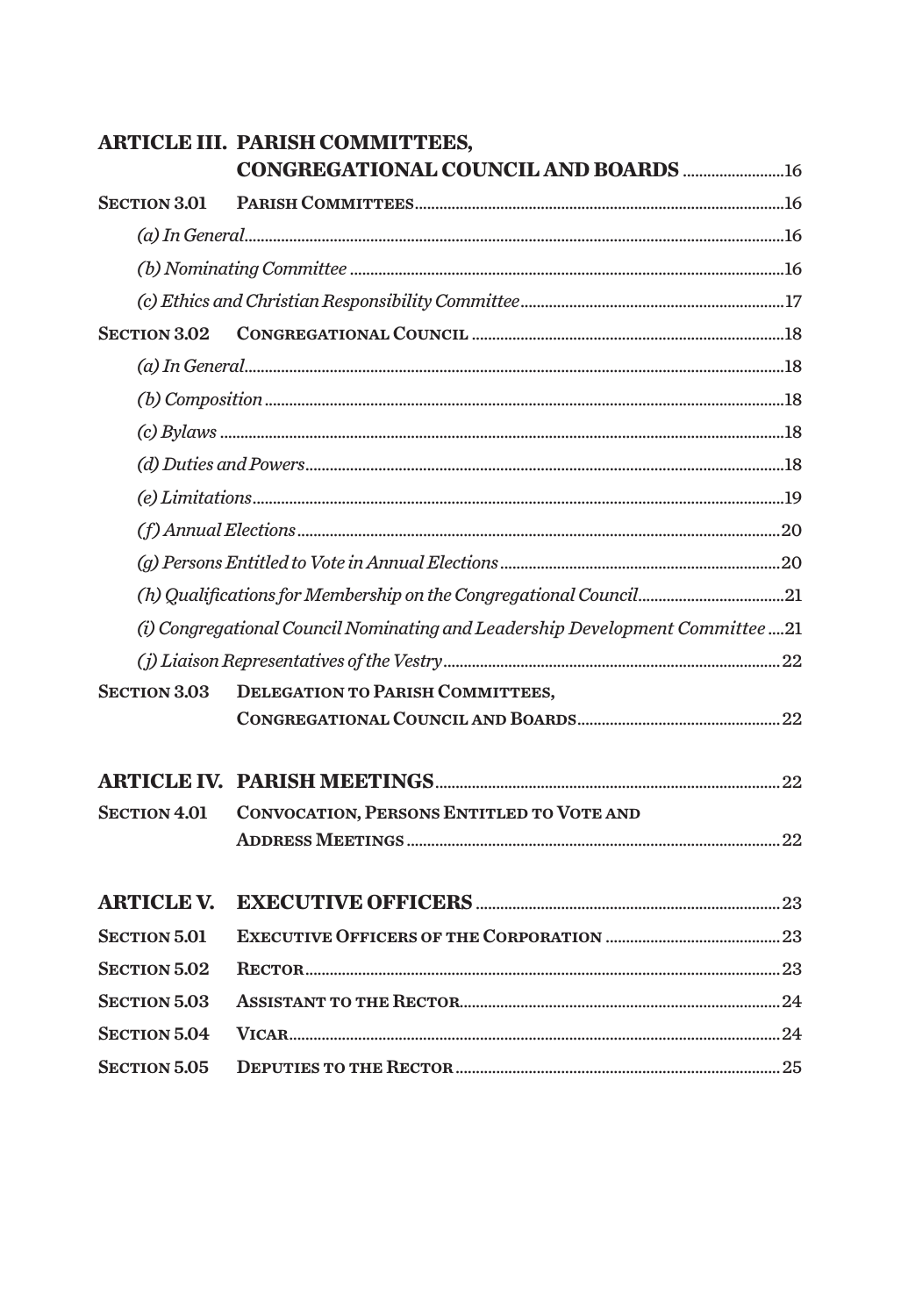| <b>SECTION 6.01</b>  |  |
|----------------------|--|
| <b>SECTION 6.02</b>  |  |
|                      |  |
| <b>SECTION 7.01</b>  |  |
| <b>SECTION 7.02</b>  |  |
| <b>SECTION 7.03</b>  |  |
|                      |  |
| <b>SECTION 8.01</b>  |  |
| <b>SECTION 8.02</b>  |  |
|                      |  |
| <b>SECTION 9.01</b>  |  |
| <b>SECTION 9.02</b>  |  |
| <b>SECTION 9.03</b>  |  |
| <b>SECTION 9.04</b>  |  |
| <b>SECTION 9.05</b>  |  |
|                      |  |
| <b>SECTION 10.01</b> |  |
|                      |  |
| <b>SECTION 11.01</b> |  |
|                      |  |
|                      |  |
|                      |  |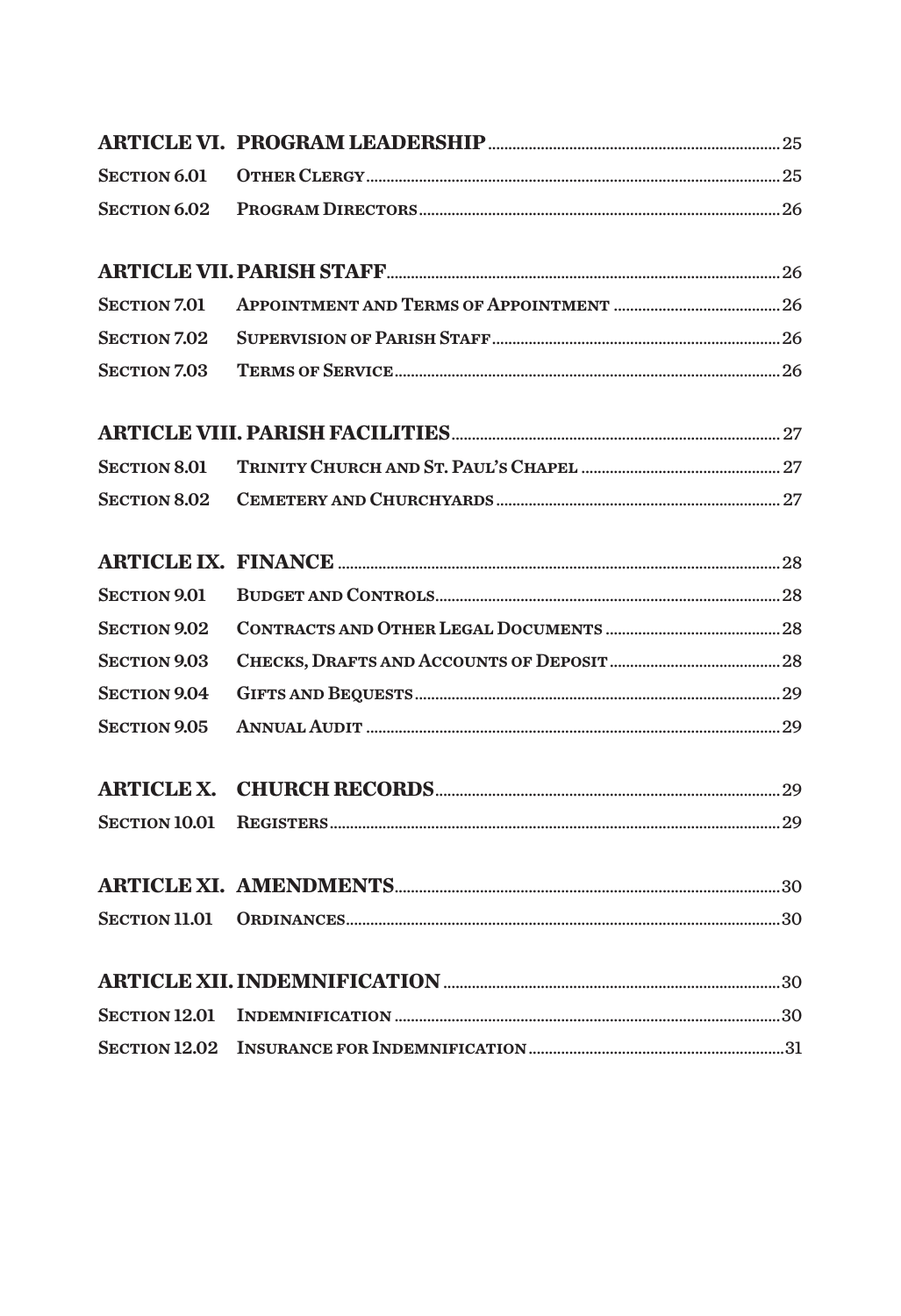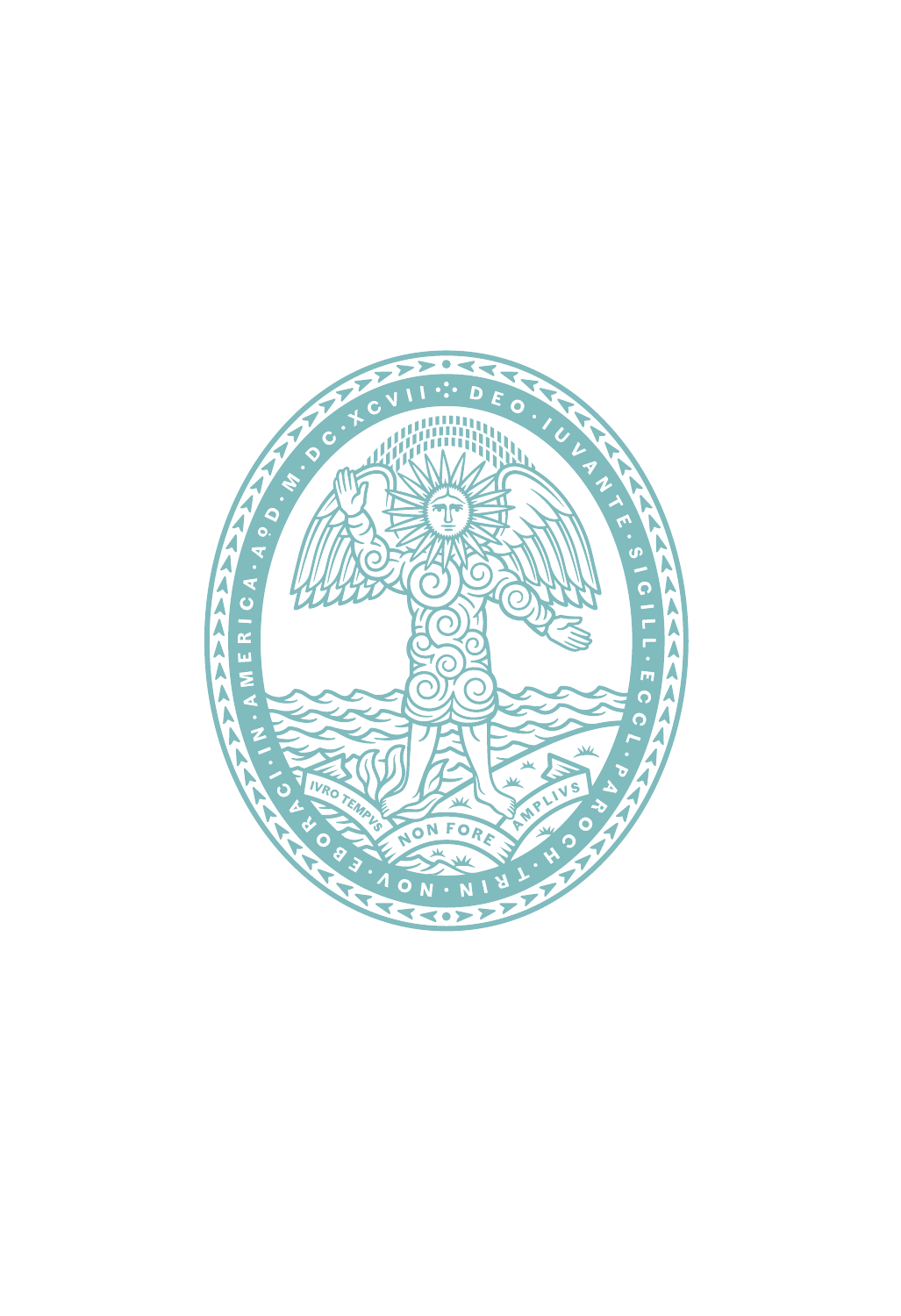The Rector, Church-Wardens and Vestrymen of Trinity Church, in the city of New-York adopt these Ordinances to order and regulate the affairs of the Church to the end that, with God's grace, it may prosper, grow and endure in continuing the ministry of Jesus Christ and the doing of God's work.

## **ARTICLE I. THE CORPORATION, PARISH AND CONGREGATION**

#### **Section 1.01 Name and Definitions**

The legal name of the Corporation (hereinafter called the "Corporation") is "The Rector, Church-Wardens, and Vestrymen of Trinity Church, in the city of New-York." The Parish of Trinity Church (hereinafter called the "Parish") consists of the whole of its parish under the charter of the Corporation. The Congregation of Trinity Church and St. Paul's Chapel (hereinafter called the "Congregation") shall be comprised of all persons duly enrolled as members of such congregation on the records of the Parish. Such enrollment will be open to persons baptized in any Christian church. The faith community of Trinity Church and St. Paul's Chapel shall include both the Congregation and all those participating in and supporting the worship and service life of the Parish.

## **ARTICLE II. THE VESTRY**

#### **Section 2.01**

#### **Composition and Responsibility**

The Vestry is composed of the rector, two church wardens, and twenty vestrymen (hereinafter called the "Vestry"). The Vestry shall exercise the power and authority granted to them to have full charge of the affairs of the Corporation and the Parish and in such exercise shall strive that the faith community of Trinity Church and St. Paul's Chapel spread the Gospel of Jesus Christ, manifest its love of God through worship in the Episcopal tradition, and manifest its love of neighbor by promoting the betterment of human life according to God's vision in the parish community, within the Anglican Communion and throughout the world. Acknowledging the inheritance that has enabled the Corporation and the Parish historically to pursue this ministry, the Vestry has a particular responsibility to conserve and enhance that patrimony for future ministry and to use it wisely.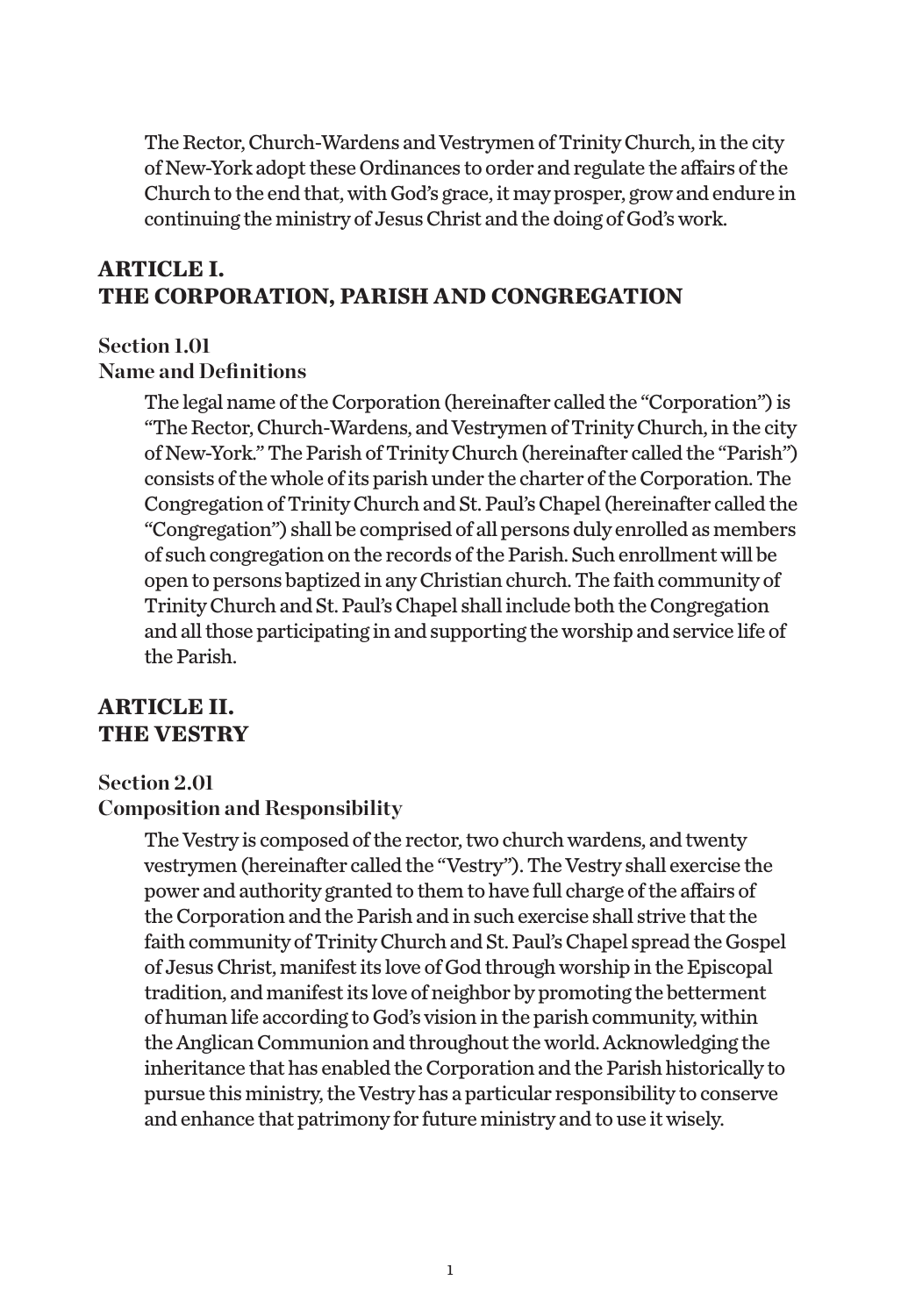## **Section 2.02 Election of Church Wardens and Vestrymen**

## **(a) Annual Elections**

On Tuesday in Easterweek in each year there shall be an annual election of two church wardens and twenty vestrymen (hereinafter called the "annual election"). Unless otherwise determined by the Vestry, the annual election shall be conducted by ballots submitted by mail, in person, or by a secure electronic voting means authorized by the Vestry for such purpose. Unless otherwise determined by the Vestry, in-person voting shall be held during the hours from 4 p.m. until 8 p.m. with polls in the Parish Hall of Trinity Church. The manner, time and place of voting shall be specified in the notice of the election.

## **(b) Persons Entitled to Vote**

All persons who on the date of an annual election shall have attained the age of 18 years and who, for the space of one year preceding such annual election, shall have been duly enrolled on the Parish's records as members of the Congregation and shall have partaken of the Holy Communion within said year in the Parish and shall have contributed to the support of the Parish by a recorded gift of any amount in the preceding year, and no other persons, shall be entitled to vote at such annual election.

Registry for entitlement to vote at an annual election shall close thirty days prior to such annual election, and thereafter the rector shall cause to be made a register of all persons appearing to be entitled to vote at such annual election. Every person who, on the date of an annual election, would possess the qualifications necessary for the entry of his or her name in said register shall, if his or her name shall not be therein, upon application to the rector and upon proving such qualifications, be entitled to have his or her name so registered. A copy of said register shall be maintained at the polling place during the annual election and prior to the election any person may make inquiry to determine whether his or her name is included on the register.

## **(c) Eligibility for Election**

1) Any person shall be eligible for election as church warden or vestryman if, on the date of the relevant annual election, (a) he or she is between the ages of 18 and 75 (inclusive) and is otherwise qualified under the charter of the Corporation and these ordinances, (b) he or she has been duly nominated in accordance with the provisions of clause (d) of this section 2.02, and (c) he or she is not (i) an employee of the Corporation, (ii) a clergy on the staff of the Parish, (iii) a spouse or child of any such employee or clergy or (iv) any other relative of any such employee or clergy residing in the same home as such employee or clergy.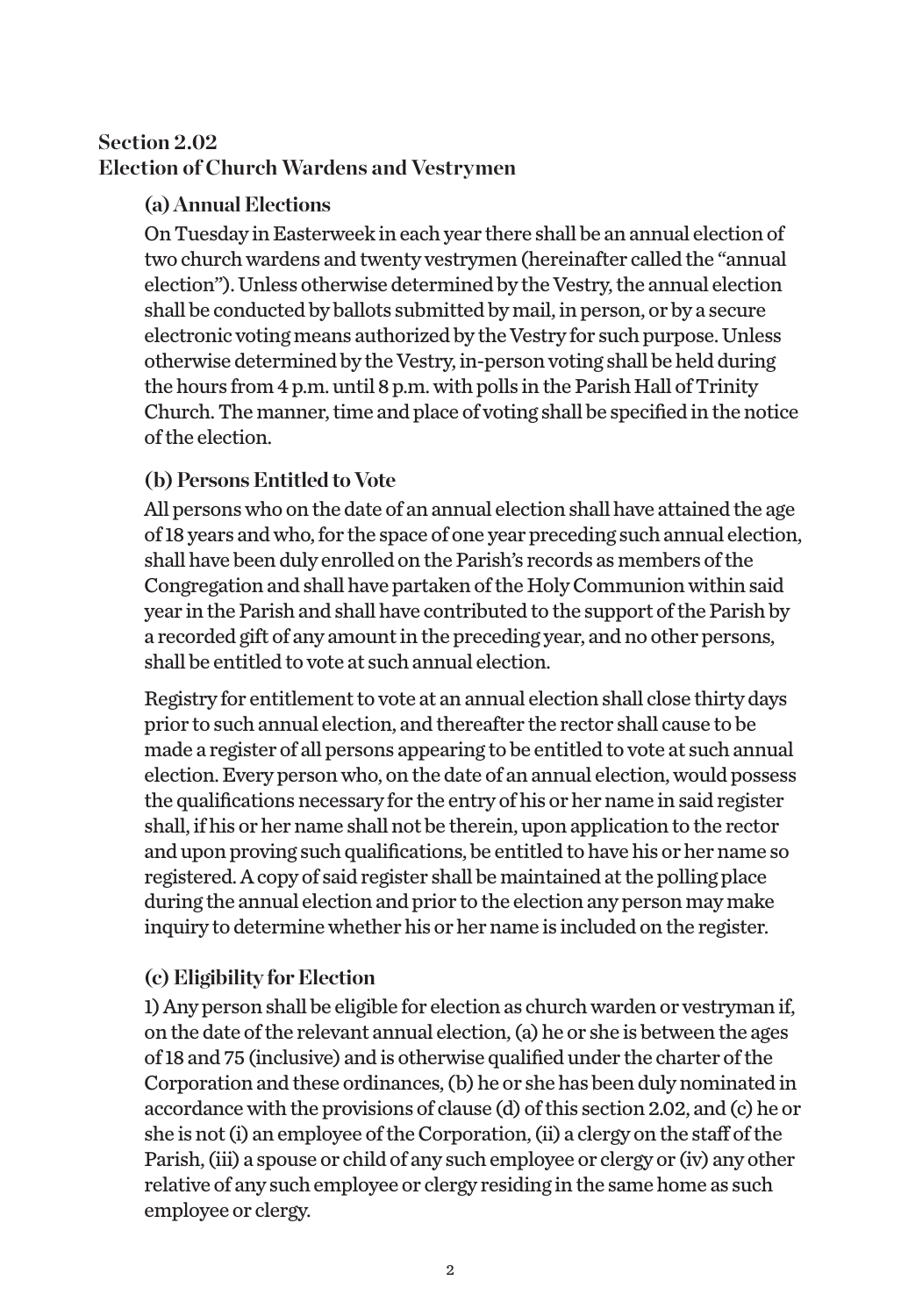2) No person shall be eligible for election to more than seven, consecutive one-year terms as a church warden or vestryman (a "term limit"). However, a person who has previously served as a vestryman or church warden for up to seven, consecutive one-year terms but who has not held either office for one or more years (a "term break") shall be eligible for election for up to seven additional consecutive one-year terms. A person first elected as a vestryman or church warden on or after April 3, 2018 may not serve more than a total of fourteen one-year terms as vestryman or church warden.

3) For persons first elected as vestrymen and church wardens prior to April 3, 2018, the term limit provisions of sub-paragraph 2) above are modified as follows:

a) in determining such person's eligibility for election or re-election as a church warden, up to three consecutive prior years' service by such person as a vestryman shall not be counted in determining one term limit for such person, and, as a result, such person may serve up to a total of ten consecutive one-year terms, first as a vestryman and then as a church warden; and

b) in determining such person's eligibility for election or re-election as a vestryman, all of that person's prior service as a church warden or vestryman shall be counted in determining a term limit for that person;

c) as a result of the application of the provisions of sub-sub-paragraphs a) and b) above to a person elected as a vestryman and as a church warden prior to April 3, 2018, that person is eligible to serve up to seventeen one-year terms as a vestryman and church warden, in conjunction with the application of a term break as set forth in subparagraph 2).

#### **(d) Nominations**

All nominations of persons for election as church warden or vestryman at an annual election shall be made by the Nominating Committee upon the consideration of the recommendations by members of the Parish Nominating Committee, by the Congregational Council Nominating and Leadership Development Committee or by any person eligible to vote in such annual election. The decision of the Nominating Committee as to persons to be nominated shall be final. The Nominating Committee shall prepare a brief statement describing each person whom it shall nominate, setting forth his or her qualifications for office. More than one nomination may be made for any vacancy, in which case the Nominating Committee may indicate its preference on the ballot or a document accompanying the ballot. Recommendations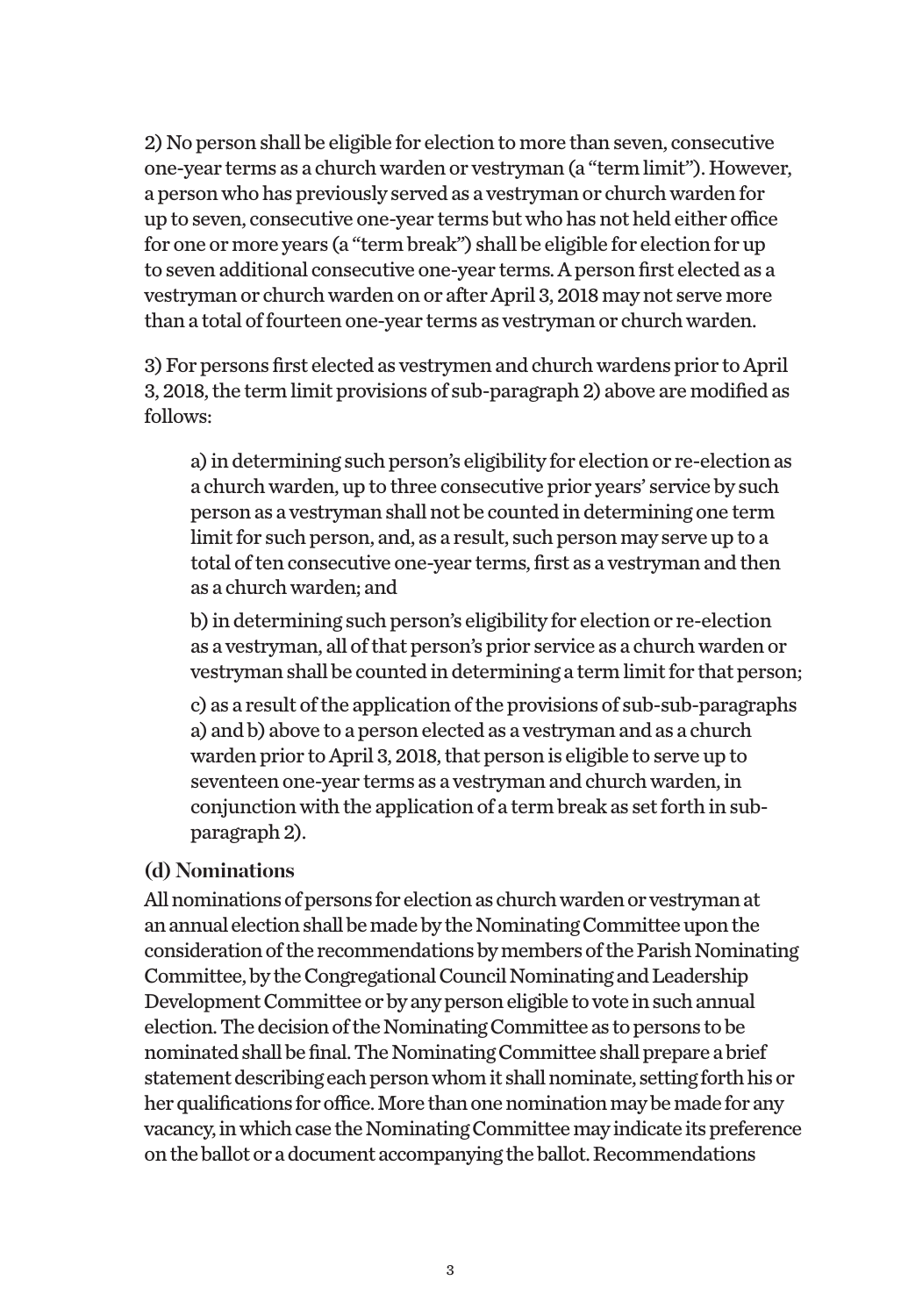must be delivered in writing to the Nominating Committee not later than the fifth Sunday before Lent, and nominations must be made not later than the fifth Sunday in Lent.

Under the charter of the Corporation, the Vestry is responsible for and to, and representative of, the whole of the Parish and each and every part thereof. No member of the Vestry shall, as such, be deemed to be a special representative of any particular part of the Parish. In making nominations of persons for election as church wardens or vestrymen at an annual election, the Nominating Committee shall nominate those persons who, being eligible for election and willing and able to serve, would, in the opinion of the Nominating Committee, together with the rector constitute a vestry best qualified in terms of devotion, experience, talent, and balanced composition to meet the needs and special requirements of the Corporation and the Parish including, without limitation:

- 1) promotion and expansion of Christ's ministry;
- 2) provision for the pastoral and organizational needs of the Congregation and the other parts of the Parish and the Corporation;
- 3) promotion and support of the outreach of the Parish; provision of prudent management and stewardship of all the resources of the Corporation by careful protection and enhancements of its properties and investments, and the disposition, allocation and utilization thereof in a manner well suited to promote Christ's ministry; and
- 4) provision of enlightened direction of the work and employment of the clerical and lay staff of the Corporation.

#### **(e) Notice**

Announcement of the time and place of an annual election shall be posted in Trinity Church and St. Paul's Chapel on each of the three Sundays preceding such annual election and on the Parish's internet website, if any, commencing the Monday after the initial posting of the notice of an annual election in Trinity Church and St. Paul's Chapel. Notice of an annual election shall include the names of all nominated candidates for church warden and vestrymen, notice of the ability to vote by mail or an electronic voting means and the requirements for a valid mail or electronic ballot, notice of the availability of a registry of eligible voters for inspection in the office of the rector, and notice that every person entitled to vote at such annual election, whose name shall not have been entered upon the registry of voters, may have it entered thereon at the rector's office.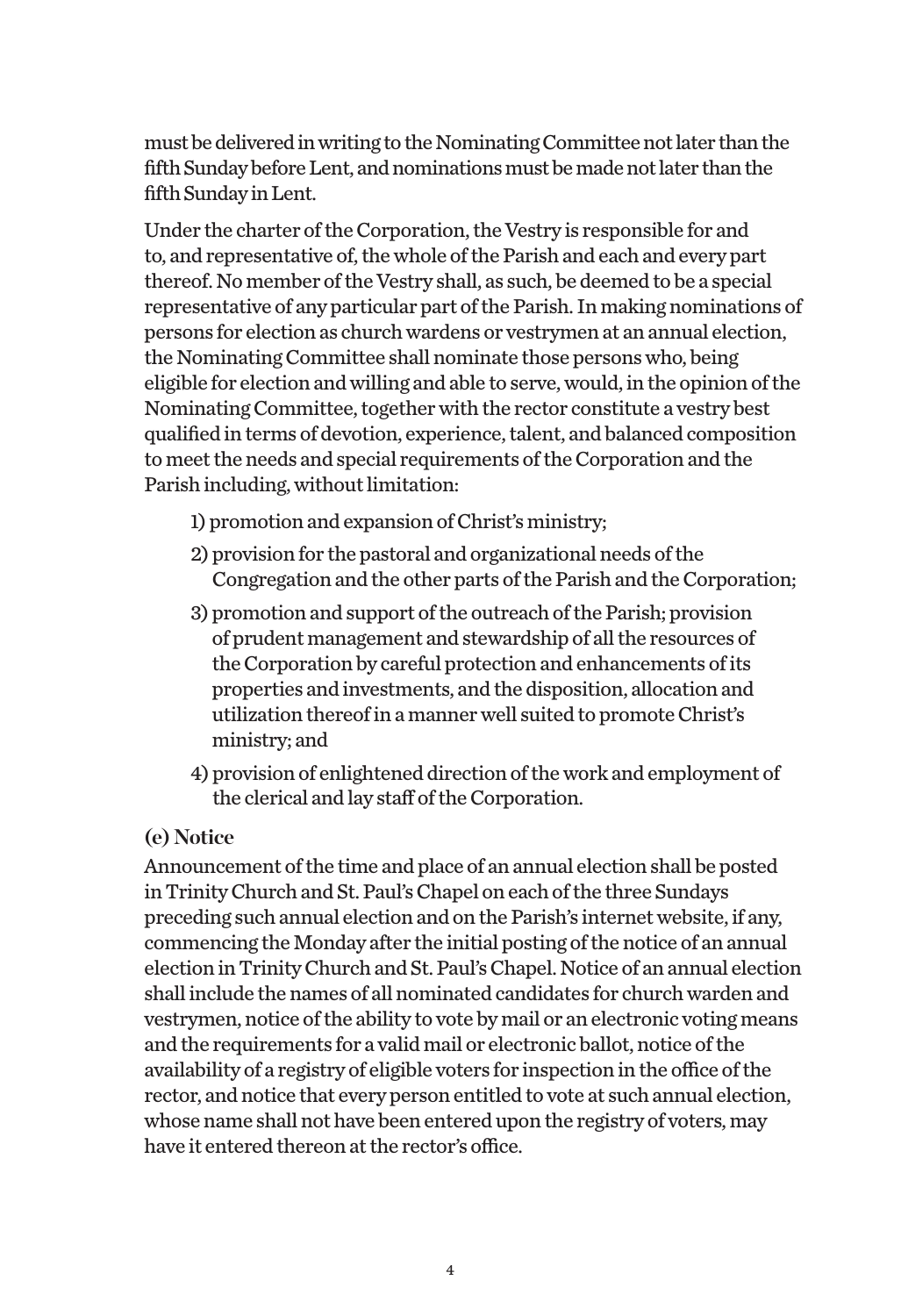## **(f ) Voting by Mail**

At the time notice of an annual election is posted, the form of mail ballot and a pre-paid reply envelope shall be mailed to each person entitled to vote and whose address is known. In addition, forms of ballots and prepaid reply envelopes will be made available in Trinity Church and St. Paul's Chapel at each service during the three weeks preceding the annual election. To vote by mail an eligible voter must place his or her completed ballot in the reply envelope, print legibly and sign his or her name on the back of the reply envelope and mail it through the U.S. Postal Service sufficiently in advance of the election so that it will have been received prior to the close of the polls on Tuesday in Easterweek.

#### **(g) Supervision of Annual Election**

The rector, or in his or her absence the vicar, or a presiding officer appointed by the Vestry, shall be in charge of each annual election and shall be responsible for ensuring that there shall be two members of the Congregation serving as inspectors of election at each polling place during times the polls shall be open. The inspectors shall verify the eligibility of each voter from the register for the annual election. The polls shall remain open during the times designated for the election. The inspectors of election shall be responsible for the safekeeping of in-person ballots and after the polls shall have closed shall deliver the ballots unopened to the presiding officer. The rector shall be responsible for the safekeeping of mail ballots and electronic ballots received prior to the close of the polls. The presiding officer shall compare the names of the persons who voted in person to those who voted by mail or electronic means as indicated by the names placed on the reply envelope for mail ballots or the electronic record of electronic ballots and set aside as invalid the mail ballot or electronic ballot of any person who voted in person at the poll. Thereupon, all of the valid ballots shall be opened and counted by the presiding officer with the assistance of two inspectors of election designated by him or her, and the persons who shall be found to have the greatest number of votes for each position shall be deemed to be duly elected, and the presiding officer and such two inspectors of election shall make and subscribe a certificate thereof. The ballot tally shall be kept confidential by the rector and the inspectors however it shall be reported to the nominating committee, and to the Vestry for good cause as determined by the rector, for their confidential use. The number of ballots cast may be made public. The presiding officer shall determine finally any challenge to the right of any person to vote or the validity of any vote cast.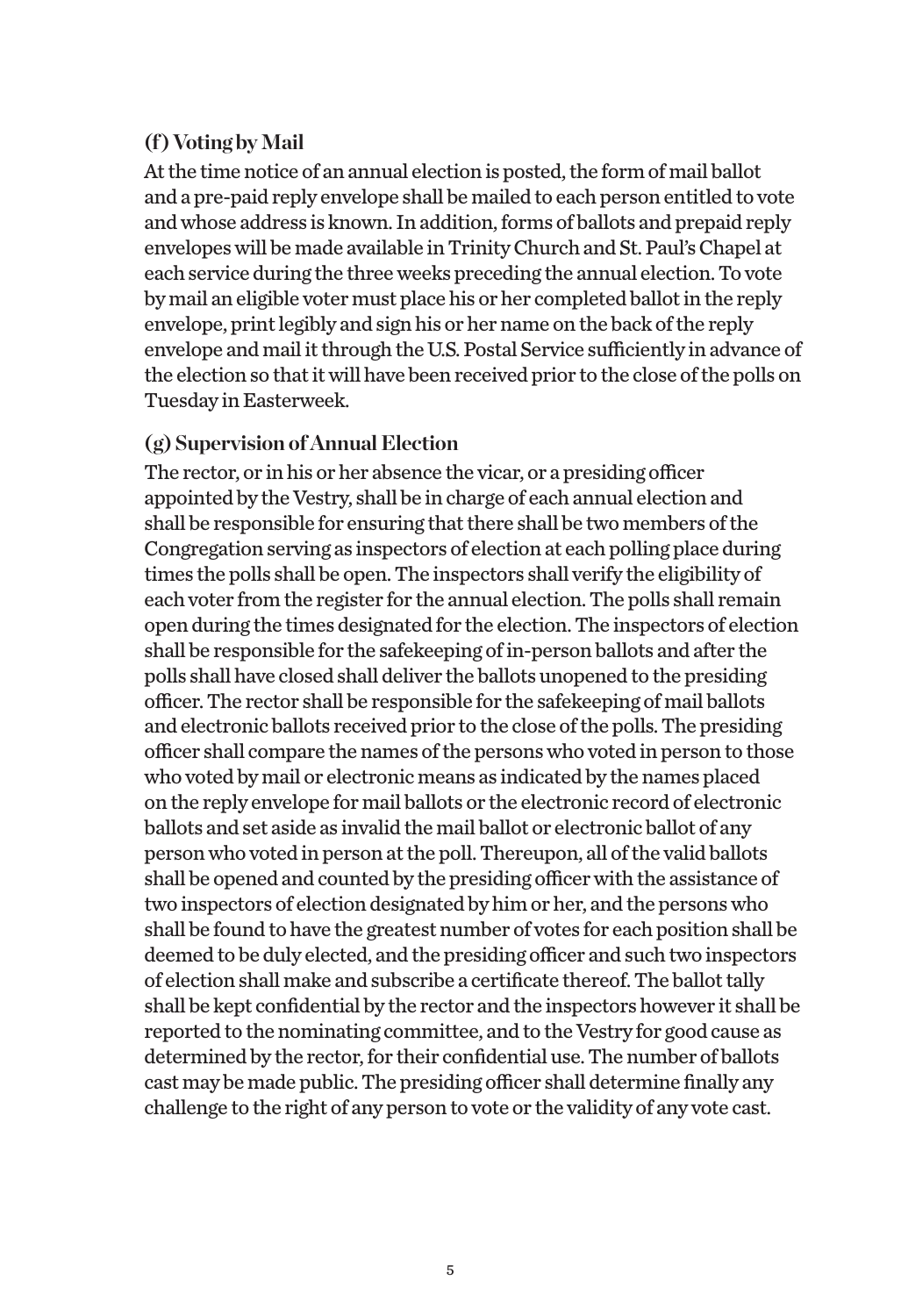#### **(h) Terms of Office**

The term of office of each church warden and of each vestryman elected at an annual election shall be one year from the date of his or her election or until the election and qualification of his or her successor.

## **(i) Vacancies**

In the event of a vacancy in the office of church warden or vestryman occurring between annual elections, the rector and church wardens shall nominate a person or persons to fill such vacancy and the vacancy shall be filled by an election to be held at a regular or special meeting of the Vestry; provided, however, that notice of the name of the person or persons nominated by the rector and church wardens to be so elected to fill such vacancy shall have been included in the notice of such meeting and posted at that time on the Parish internet website. The term of any person so elected shall expire at the next succeeding annual election.

## **Section 2.03**

## **Meetings of the Vestry**

## **(a) Regular and Special Meetings; Quorum; Notice**

Regular meetings of the Vestry shall be held on dates set by the Vestry which shall include at a minimum dates in September, December, February, April and June; special meetings of the Vestry may be held at such times as the Vestry may direct or upon call by the rector or a church warden or the Standing Committee. A quorum shall be constituted by twelve members of the Vestry, of whom one shall be the rector or, in his absence, the clerk of the Parish, and one shall be one of the church wardens. In circumstances where in the judgment of the rector or the clerk of the Parish personal attendance is impractical and participation is essential, one or more members of the Vestry may participate in a meeting of the Vestry by means of a conference telephone or similar communications equipment or by electronic video screen communication, in each case allowing all persons participating in the meeting to hear each other at the same time and allowing each Vestry member to participate in all matters before the Vestry including, without limitation, the ability to propose, object to and vote upon a specific action to be taken by the Vestry. Participation by such means shall constitute presence in person at such a meeting.

The vicar of the Parish (hereinafter called the "vicar") and one or more of the deputies to the rector, as designated by the rector, or in his or her absence by the assistant to the rector, or in the absence of both the rector and the assistant to the rector by the vicar, shall be allowed to be present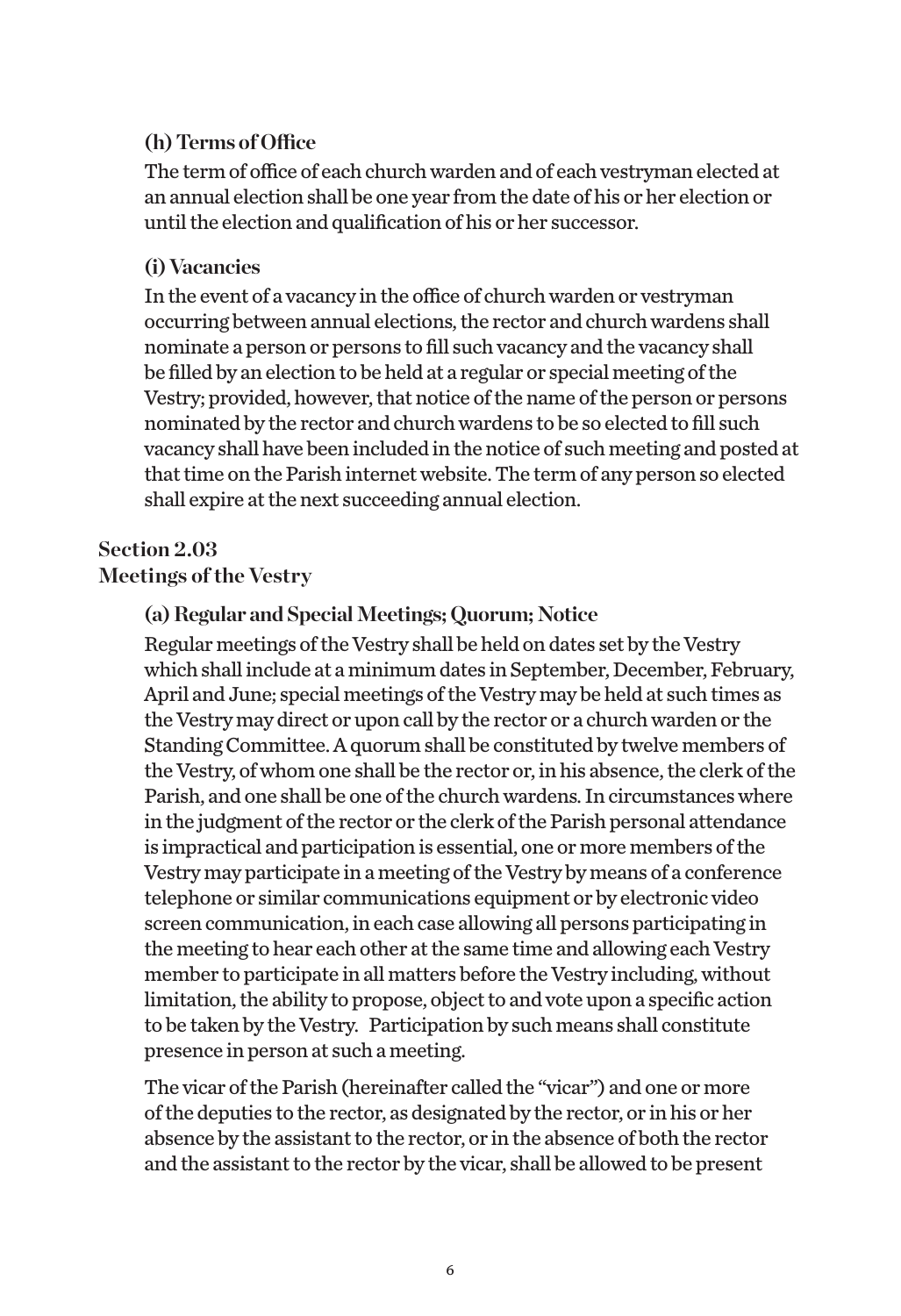at such meeting except when it shall be in executive session (but shall not be entitled to vote thereat). Should a quorum not be present at the time of a regular meeting, the rector or, in his or her absence, the senior church warden present or, in the absence of the rector and both church wardens, the senior vestryman present may call another meeting upon a date to be fixed by him or her with notice as hereinafter provided.

Three days' notice of any such postponed or special meeting, specifying the place, date and hour of the meeting, and the purpose or purposes thereof shall be sent by electronic mail to all members of the Vestry (and to the vicar and deputies designated to attend such meeting ) by the clerk of the Parish. The transactions undertaken at any meeting, however called and noticed and wherever and whenever held, shall be as valid as if taken at a meeting duly held in accordance with these ordinances, if a quorum shall be present, and if either before or after such a meeting, each of the persons not present thereat who shall have been entitled to be present shall give a waiver of notice. Notice of a meeting need not have been given to any person who shall attend such meeting.

#### **(b) Action by the Vestry**

- 1) At any meeting of the Vestry at which a quorum shall be present, any action of the Vestry, except as otherwise provided in subclause 2) of this clause (b) or unless otherwise specifically provided in these ordinances, may be taken or approved by the vote of a majority of those present and entitled to vote.
- 2) Any action to approve, authorize, ratify, fix or amend the annual budget, any purchase or sale of real property by the Corporation, including any transaction that is tantamount to a purchase or sale, any lease of real property by the Corporation as tenant and any incurrence of debt by the Corporation or liquidation of its investments other than for cash flow, reinvestment or working capital purposes, shall be authorized by the affirmative approval of at least twelve members of the Vestry, of whom one shall be the rector and one shall be a church warden.
- 3) Any action required or permitted to be taken by the Vestry may be taken without a meeting if all the members of the Vestry consent to the adoption of a resolution authorizing the action. Such consent may be in writing or by electronic mail in the manner prescribed by applicable law.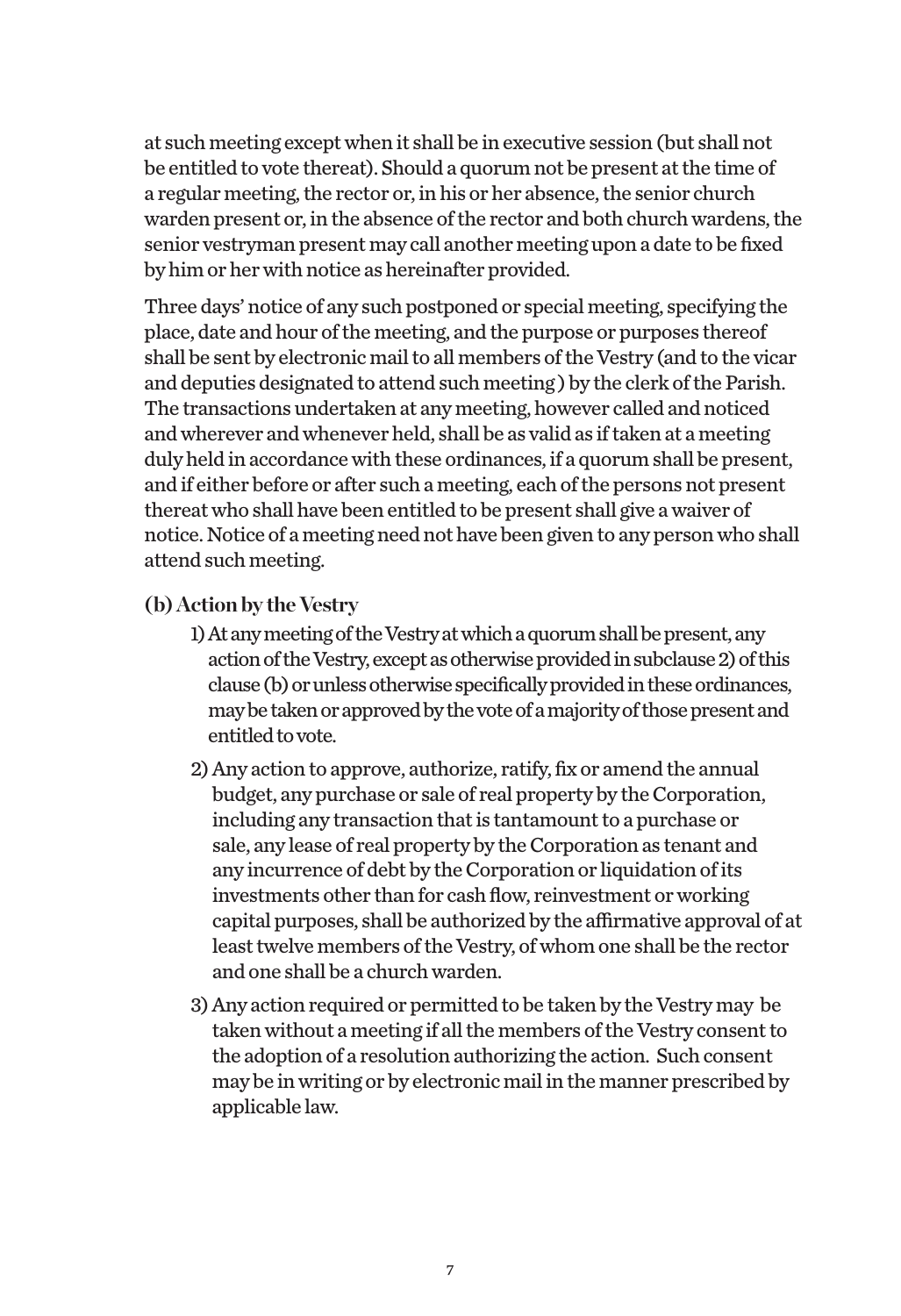## **(c) Presiding Officer**

The rector, or in his or her absence successively the senior church warden present or a vestryman chosen by the vote of the majority of those present, shall preside at any meeting of the Vestry.

## **(d) Clerk of the Parish**

The clerk of the Parish shall be elected from among the vestrymen, upon nomination by the rector, by the affirmative vote of eleven vestrymen and one church warden. The clerk shall record or cause to be recorded in books provided for the purpose, all the proceedings of the meetings of the Vestry, and of all committees of which a secretary shall not have been appointed; he or she shall see that all notices are duly given in accordance with the provisions of these ordinances and as required by law; he or she shall be custodian of the records (other than financial) and the Seal of the Corporation; he or she shall attest to the signatures of executive officers; and in general he or she shall perform all duties incident to the office of clerk of the Parish and such other duties as may from time to time be assigned to him or her by the rector, church wardens or Vestry. The term of office of the clerk and his or her right to any remuneration shall be solely such as may be agreed with him or her in his or her written acceptance of the office of clerk of the Parish (which acceptance shall provide that such term shall not continue beyond his or her term as vestryman), subject, however, to removal for cause by the rector with the consent of eleven other members of the Vestry.

## **(e) Chancellor of the Parish**

The chancellor shall be elected from among the vestrymen, upon nomination by the rector, by the affirmative vote of eleven vestrymen and one church warden. The chancellor's responsibilities shall include oversight on behalf of the Vestry of the legal affairs of the Corporation and the Parish working in collaboration with the chief legal and compliance officer, if any, of the Corporation and the outside lawyers of the Corporation and the Parish. The chancellor shall be free to consult with and call upon the advice of other attorneys on the Vestry. The terms of office of the chancellor shall be one year with unlimited election so long as he or she is a Vestry member, subject, however, to removal for cause by the rector with the consent of eleven other members of the Vestry.

## **Section 2.04**

#### **Committees of the Vestry**

## **(a) In General**

There shall be the following permanent committees of the Vestry: the Standing Committee, the Audit Committee, the Finance Committee,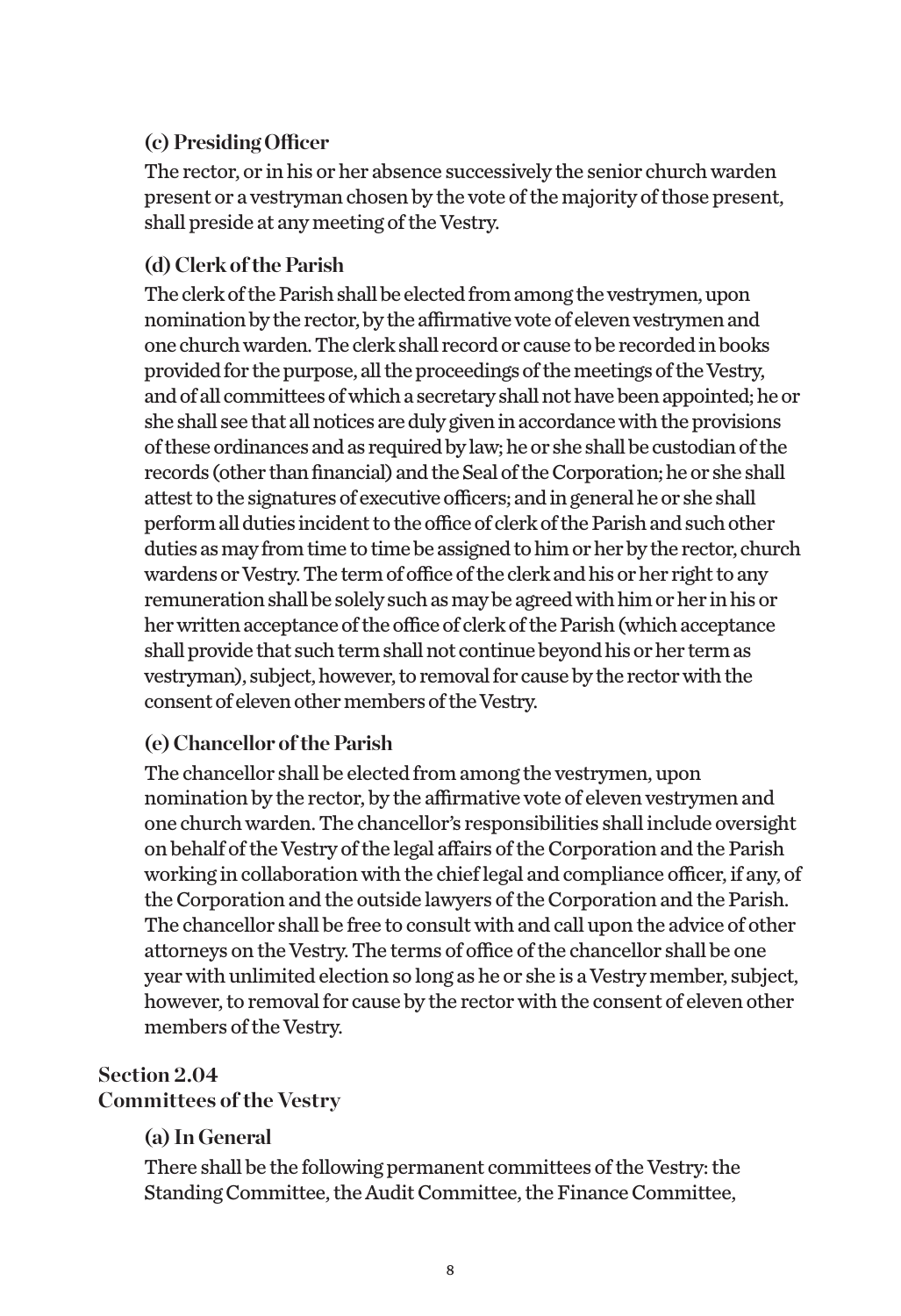the Mission Properties Committee, the Investment Committee, the Compensation Committee, and the Grants Committee, and such subcommittees of those permanent committees as may be established by the Vestry. By a vote of at least twelve members, one of whom shall be the rector and one a church warden, from time to time the Vestry may designate other permanent committees and subcommittees of permanent committees (each permanent committee and subcommittee of a permanent committee may be referred to as a "committee" in these ordinances).

Each committee shall consist of at least three members of the Vestry as are prescribed in these ordinances or, if not so prescribed, as shall be prescribed in the resolution establishing the committee. The members and the chair of each committee shall be a church warden or vestryman, and shall be elected to that position by at least a majority of the entire Vestry upon nominations by the rector. Each committee shall have all the authority of the Vestry to the extent specified in these ordinances or in the resolution establishing such committee, except that no committee shall have authority as to the following matters:

- 1) the election or removal of (a) the rector or other members of the Vestry or (b) Executive Officers of the Corporation;
- 2) the filling of vacancies in the Vestry or in any committee thereof;
- 3) the fixing of compensation of members of the Vestry for serving on the Vestry or on any committee thereof;
- 4) the amendment or repeal of these ordinances or the adoption of new ordinances;
- 5) the amendment or repeal of any resolution of the Vestry;
- 6) the approval of a merger or plan of dissolution of the Corporation;
- 7) the exercise of any authority of the Vestry which cannot canonically be delegated;
- 8) the exercise of any authority of the Vestry which could not have been authorized by a vote thereof pursuant to section 2.03(b) hereof;
- 9) the delegation of any powers of the Vestry;
- 10) the authorization of the sale, lease, exchange, or other disposition of all or substantially all the assets of the Corporation;
- 11) submission to the Congregation of any action requiring approval of the Congregation under the charter of the Corporation or other applicable law; or
- 12) the approval of amendments to the Charter of the Corporation.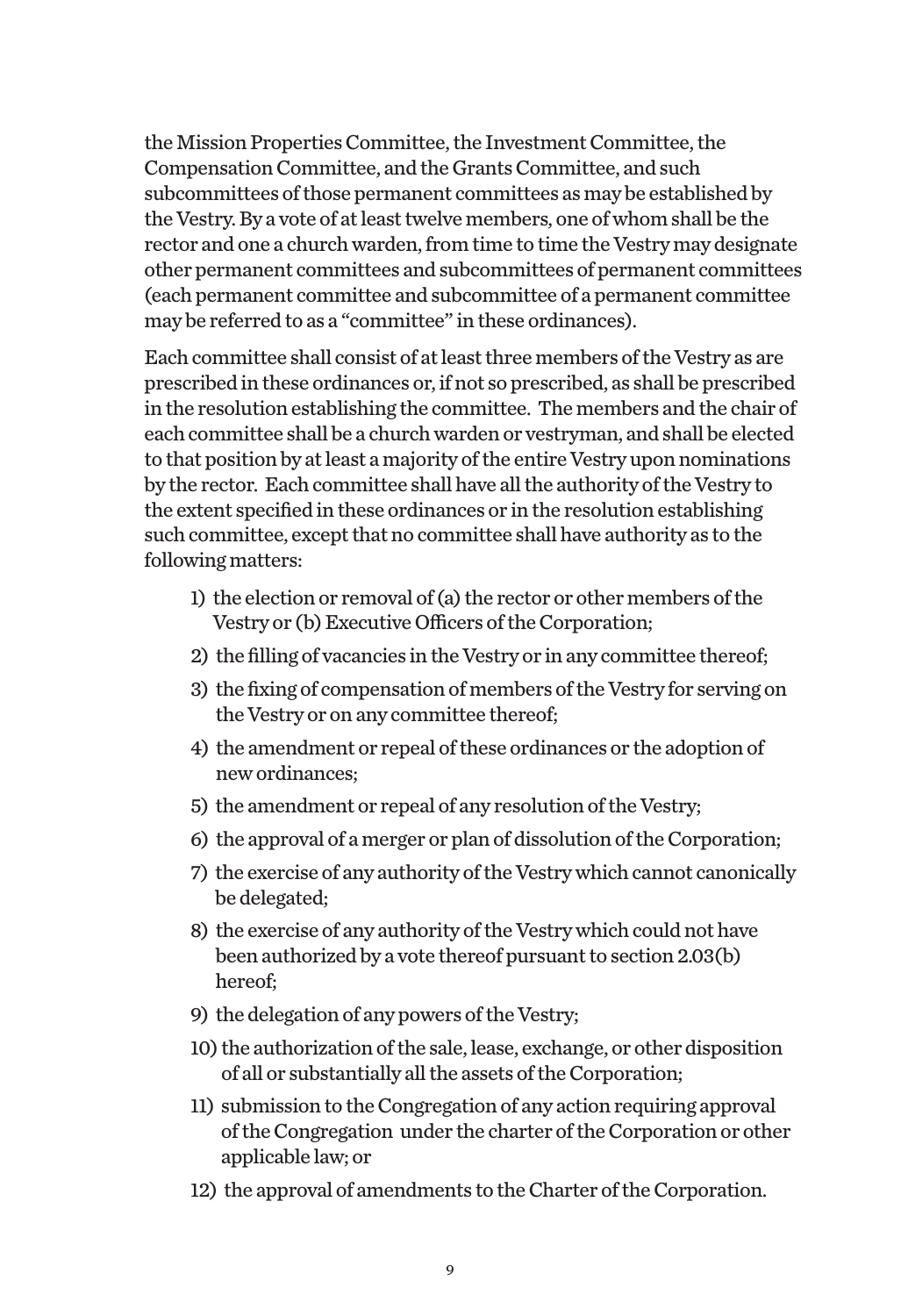Each committee shall keep minutes of its proceedings to be entered in a book devoted to that purpose, and copies of those minutes shall be sent to all members of the Vestry prior to each meeting of the Vestry. Permanent records of those minutes shall be kept by the clerk of the Parish. Each committee shall prescribe its own rules of procedure and shall meet at such times as it may determine or upon the call of its chair, the chair of the Standing Committee or the rector.

The Vestry may create special committees of the Vestry as may be deemed desirable. The members and chair of such committees shall be elected by at least a majority of the entire Vestry upon nominations by the rector. Special committees shall have only the powers specifically delegated to them by the Vestry and in no case shall have powers which are not authorized for permanent committees under this clause (a).

The rector shall ex-officio be a voting member of all committees of the Vestry except the Audit Committee and the Compensation Committee. In his or her absence, the assistant to the rector, if any, may attend meetings of a committee as representative of the rector, without a vote on matters brought before the committee. In the absence of the rector or the assistant to the rector, if any, the vicar may attend meetings of such committees as representative of the rector, but without vote. The rector shall designate individuals from the Parish staff to assist each committee. At the request of the Audit Committee, the rector shall direct appropriate persons on the staff of the Parish to consult with and to aid the Audit Committee and the internal auditor, if any, in carrying out its and their functions. . At the request of the Compensation Committee, the rector shall direct appropriate persons on the staff of the Parish to consult with and to aid the Compensation Committee in carrying out its functions.

Except as otherwise provided in these Ordinances or pursuant to an action of the Vestry, the quorum for each permanent or special committee or subcommittee shall be a majority (but not less than three) of the members of the committee. If the rector, or, in his or her absence, the assistant to the rector, is not present at a meeting of a committee, all actions taken by the committee (except in the case of the Audit Committee and the Compensation Committee) shall be subject to the subsequent counting of the rector's vote on such action(s). Committee action may be taken by a vote of a majority of the committee, of which majority the rector shall be one (except in the case of the Audit Committee and the Compensation Committee), provided that if there be a majority of which the rector is not a part, the matter shall be referred to the full Vestry for its vote. Any one or more members of a committee may participate in a meeting of such committee by means of a conference telephone or similar communications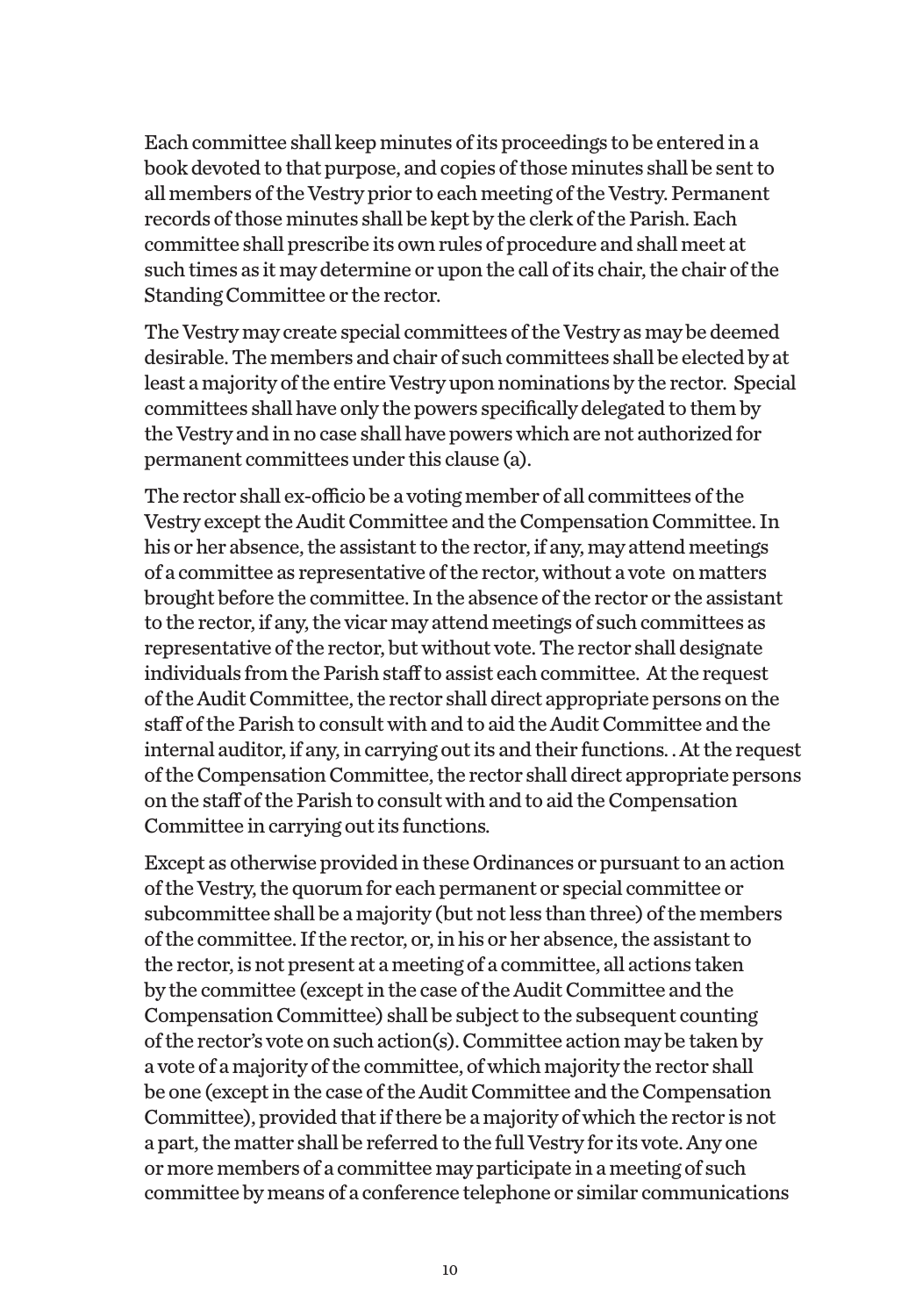equipment or by electronic video screen communication, in each case allowing all persons participating in the meeting to hear each other at the same time and allowing each member of the committee to participate in all matters before the committee including, without limitation, the ability to propose, object to and vote upon a specific action to be taken by the committee. Participation by such means shall constitute presence in person at such meeting.

Any action required or permitted to be taken by a committee may be taken without a meeting if all members of the committee consent to the adoption of a resolution authorizing such action. Such consent may be in writing or by electronic mail in the manner prescribed by applicable law.

Each member of a committee shall serve at the pleasure of the Vestry.

## **(b) Standing Committee**

The Standing Committee shall be composed of the rector, both church wardens, the clerk of the Parish, the chancellor of the Parish and not less than six additional vestrymen, so that the total number of members of the committee shall be no less than eleven. Regular meetings of the Standing Committee shall be held in October and May. A quorum of the Standing Committee shall be six members, of whom one shall be the rector or the clerk of the Parish, and one shall be one of the church wardens. The Standing Committee shall, subject to the limitations of clause (a) of this section 2.04, have and exercise all the powers of the Vestry. The rector will designate one of the church wardens to be chair of the Standing Committee. Special meetings may be called by the chair, the rector, the church warden who is not the chair, or a majority of the Standing Committee. At least three days' notice of a special meeting specifying the place, date, and hour of the meeting and the purpose or purposes thereof shall be sent to all members of the Standing Committee (and to other members of the Vestry, the vicar and other deputies designated by the rector to attend such meetings) by the clerk of the Parish. In the absence of the chair, the rector, a church warden, the clerk of the Parish, or a majority of the members present will designate a chair. If a quorum is not present at a regularly scheduled Vestry meeting, but a quorum of the Standing Committee is present, the Standing Committee may exercise its powers to act for the Vestry, the requirement of a notice of a special meeting of the Standing Committee being waived in this instance. In addition to its general power to act for the Vestry, the Standing Committee shall have responsibility for the oversight of the governance of the Corporation and the Parish, including without limitation promoting its efficiency and coordination and proposing to the Vestry such amendments to the governing documents of the Corporation and the Parish as it shall think advisable.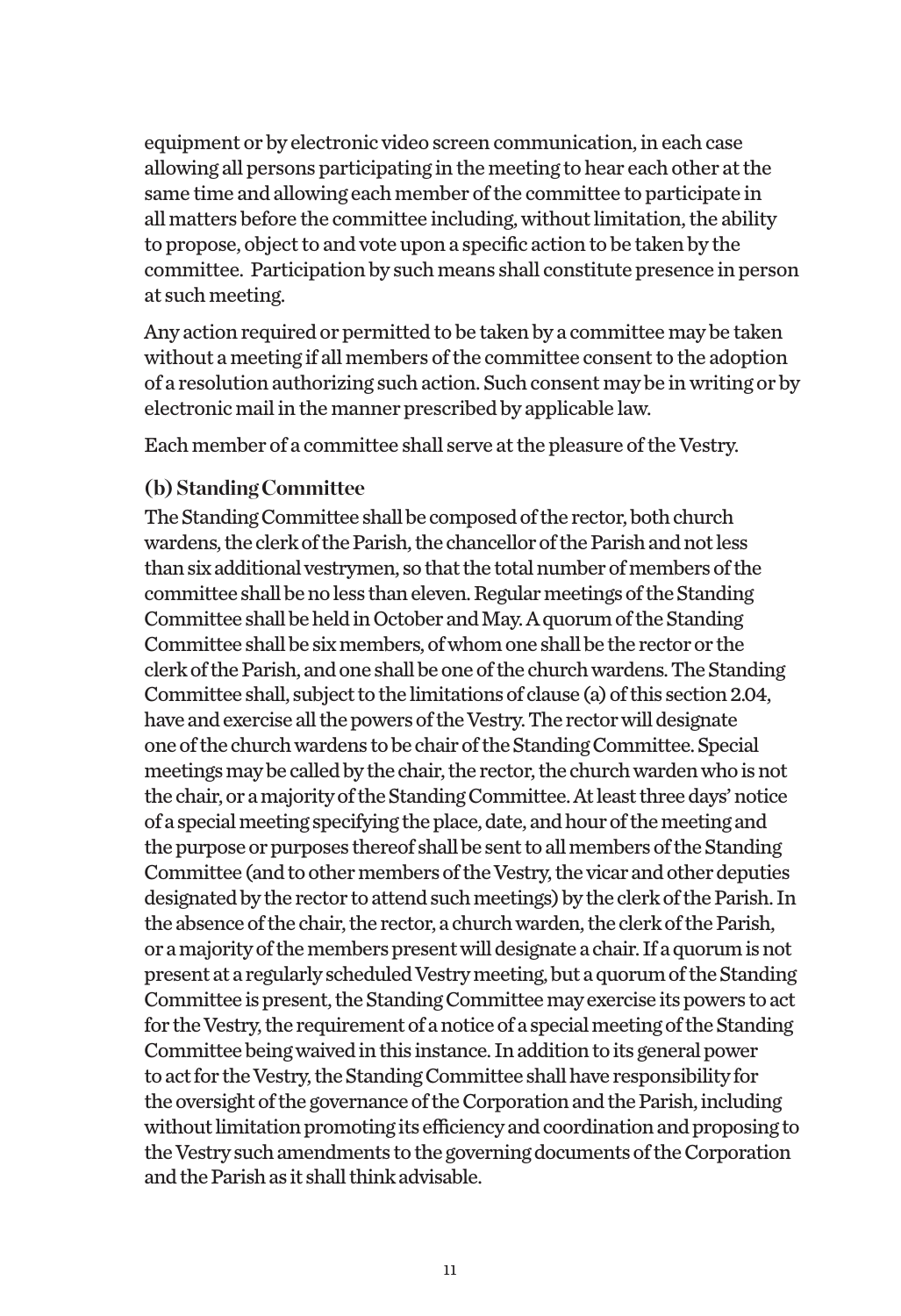## **(c) Audit Committee**

The Audit Committee shall consist of at least three members of the Vestry who are independent of the Corporation. The responsibilities of the Audit Committee shall include the following:

- 1) appoint, on behalf of the Vestry, the Corporation and the Parish, independent public accountants to conduct, in accordance with Generally Accepted Auditing Standards in the United States, the annual audit of the financial statements of the Corporation that have been prepared in accordance with Generally Accepted Accounting Principles;
- 2) appoint and supervise as appropriate an internal auditor, if in the discretion of the Committee one is selected, who shall report to the Audit Committee;
- 3) consider, with the independent public accountants selected pursuant to subsection 1) hereof, the scope of the audit to be made by such accountants in accordance with Generally Accepted Auditing Standards in the United States and the examination of areas of special significance to the extent deemed necessary or desirable by the committee;
- 4) review of the findings and recommendations of the independent public accountants;
- 5) review of the financial and risk management policies, controls and practices of the Corporation, the Parish, and each committee of the Vestry, the reasonableness of the Corporation's insurance program, and the soundness of the Corporation's procurement policies; and
- 6) report regularly, but not less than annually, to the Vestry and provide whatever additional assistance the Vestry or the Committee may determine to be desirable to assist the Vestry in fulfilling its responsibilities in relation to the financial and risk management affairs of the Corporation and the Parish. Each year the Audit Committee shall submit to the Vestry for its review and action an audited account of the finances of the Corporation for the preceding year certified by the independent public accountants selected pursuant to subsection 1) hereof.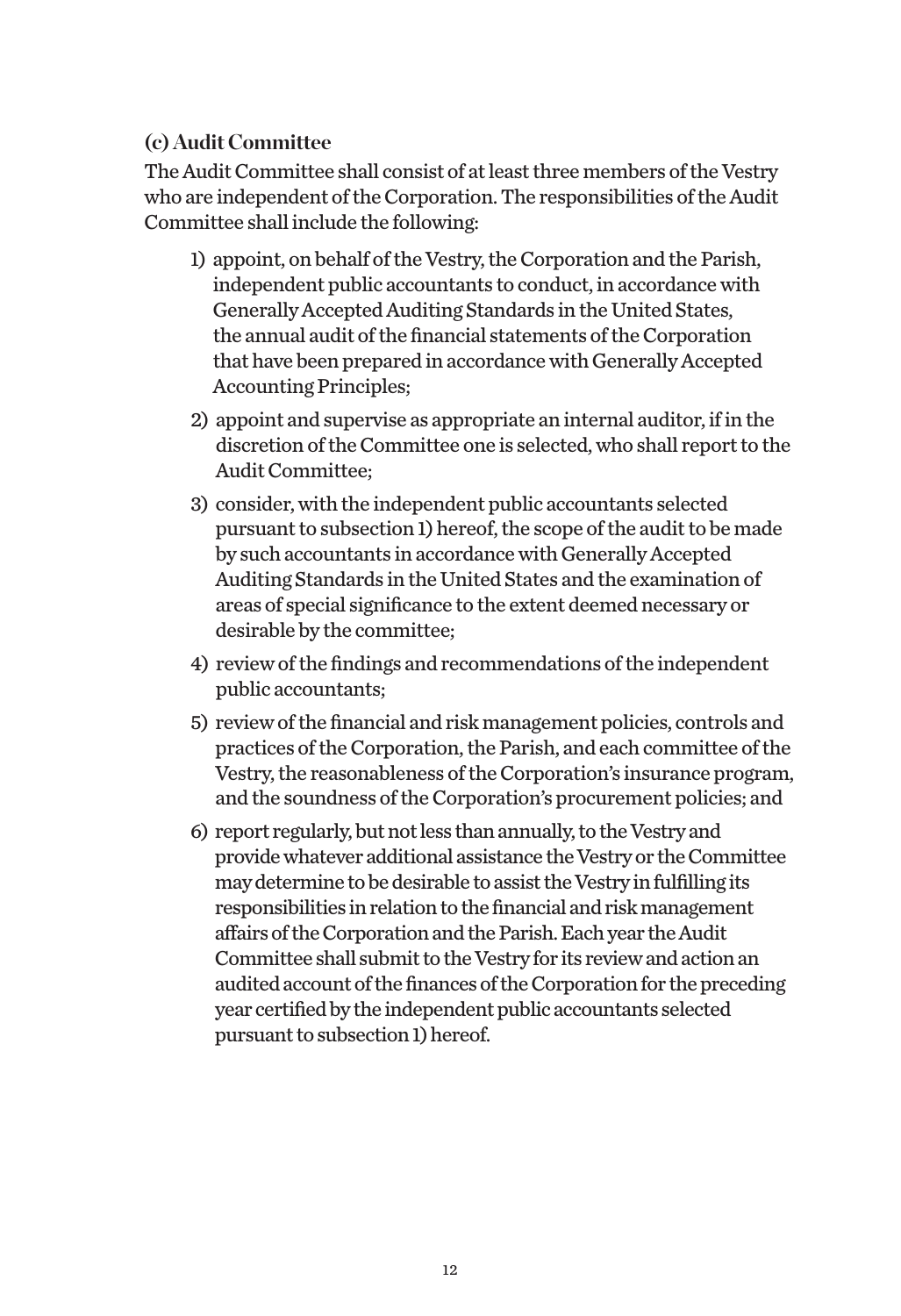## **(d) Finance Committee**

The Finance Committee shall consist of the rector and at least three other members of the Vestry. The responsibilities of such committee shall include the following:

- 1) development, recommendation and oversight of the budgeting process and procedures of the Corporation and the Parish;
- 2) preparation of the proposed annual budget for presentation to the Vestry for its approval; and
- 3) development, recommendation and oversight of policies related to strategic direction of information systems, human resources, and staff and clergy development.

The rector with the consent of the Vestry may give the committee other responsibilities relevant to its mandate.

## **(e) Mission Properties Committee**

The Mission Properties Committee shall consist of the rector and at least three other members of the Vestry. The responsibilities of such committee shall include the following:

- 1) oversight of the maintenance, preservation and improvement of all church buildings and grounds and other properties used in connection with the programs of the Parish, and of Trinity Cemetery, St. Cornelius Chapel, Neale House, and clergy housing and other properties as shall be assigned to the committee by the rector, church wardens or Vestry (the foregoing properties are referred to as the "Mission Properties");
- 2) development, recommendation and oversight of policies relating to such Mission Properties and the activities conducted therein, including risk management policies; and
- 3) acting as liaison to the Board of St. Margaret's House.

## **(f ) Investment Committee**

The Investment Committee shall be comprised of the rector and at least three other members of the Vestry. The Investment Committee shall develop, recommend to the Vestry for its approval, and oversee the implementation of (i) policies for the investment and management of the Corporation's securities investment portfolio (the "Securities Portfolio"), its real estate investment assets, exclusive of Mission Properties (the "Real Estate Portfolio"), and any assets or funds of the Corporation that constitute endowment funds within the meaning of the New York Notfor-Profit Corporation Law (collectively, the "Portfolio"); and (ii) prudent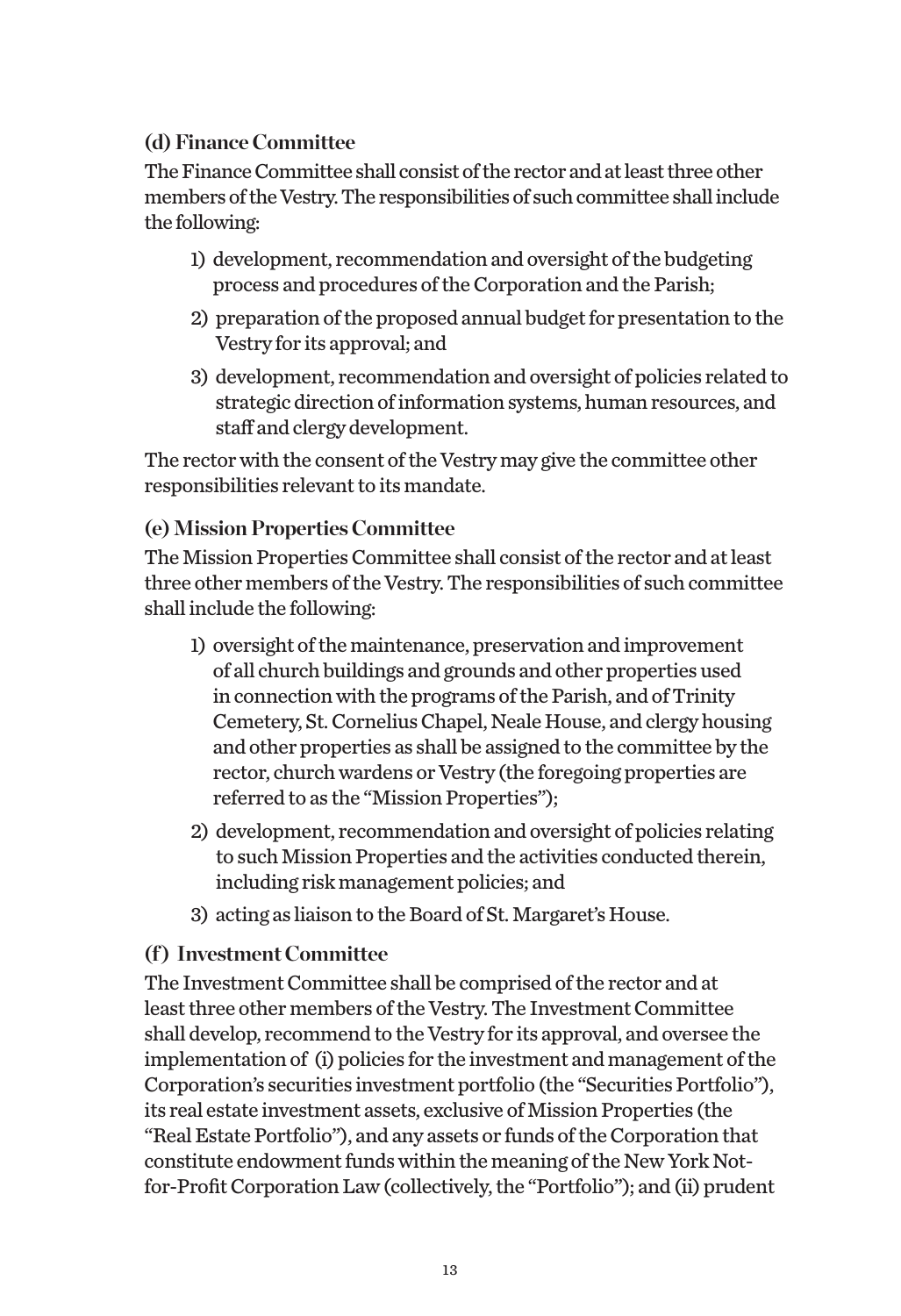spending policies and other policies as it decides are necessary to secure, use prudently and seek to grow the Portfolio. The responsibilities of the Investment Committee shall also include the following:

- 1) oversight of the Securities Portfolio, including:
	- a) developing and recommending portfolio investment policies to the Vestry for its approval, including asset allocation and risk management policies;
	- b) making investment decisions in accordance with investment policies approved by the Vestry;
	- c) developing policies to measure the effectiveness of investment decisions, and reporting on them to the Vestry;
	- d) overseeing and reviewing the actions taken by, and performance of, any outside investment advisers and financial consultants retained by the Corporation upon the recommendation of the Investment Committee; and
	- e) overseeing the actions taken by the Corporation's Chief Investment Officer and investment team who are responsible for the day-to-day management of the Securities Portfolio;
- 2) oversight of the Real Estate Portfolio, including:
	- a) oversight of the maintenance, preservation, and improvement of the properties constituting the Real Estate Portfolio;
	- b) development and oversight of policies relating to the properties in the Real Estate Portfolio and interests therein, including risk management policies;
	- c) approving and disapproving leases of the Corporation's directlymanaged real estate assets, reporting to the Vestry on leases that have been approved, and referring to the Vestry those leases which the Investment Committee believes the Vestry should deal with directly; and
	- d) oversight of any interest of the Corporation in any joint venture or similar entity owning real estate.

The responsibilities of the Investment Committee may be delegated to one or more subcommittees of the Investment Committee established by the Vestry. Actions within the responsibilities of the Investment Committee that are required to be taken between meetings with respect to the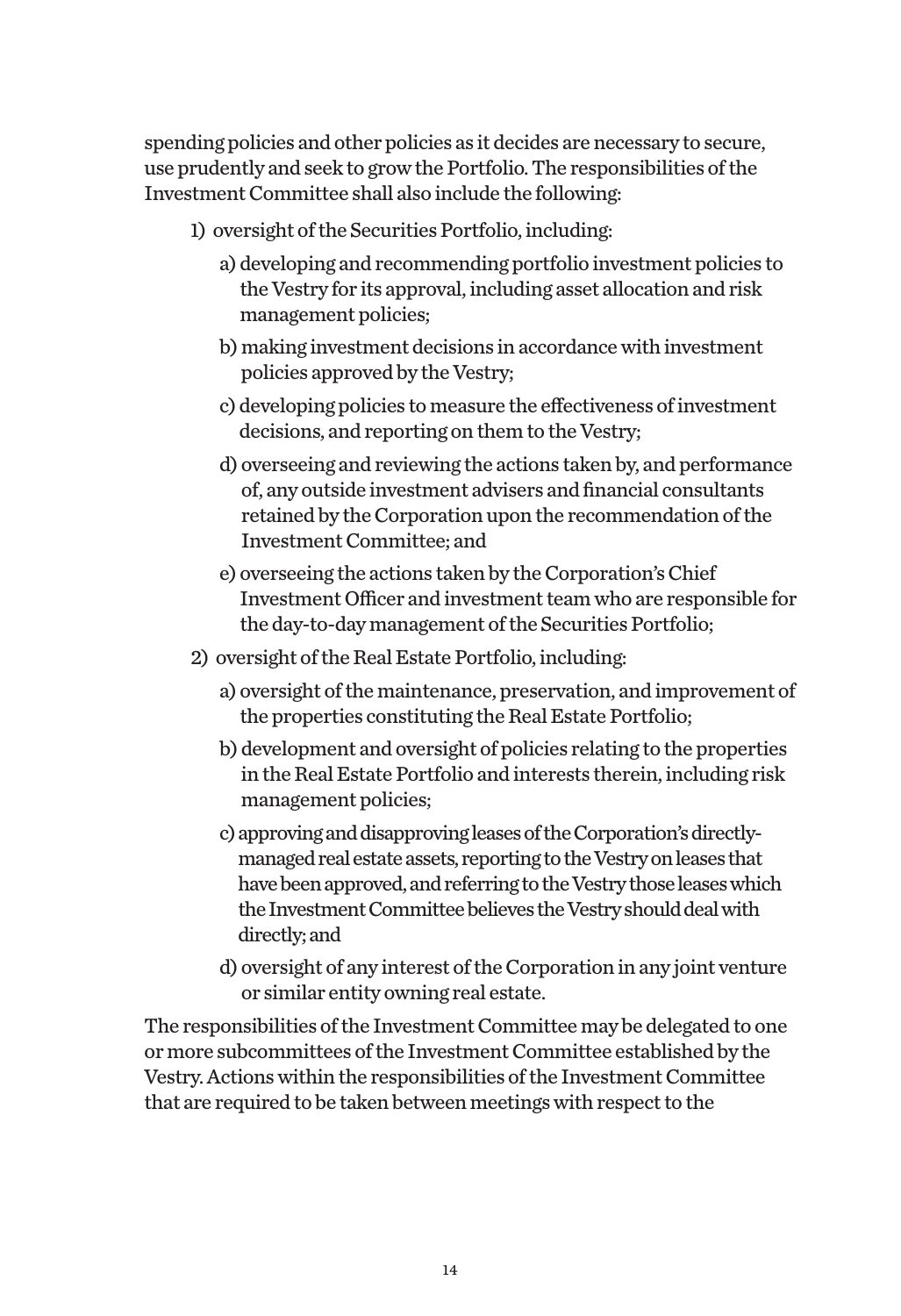Securities Portfolio may be taken, if consistent with policies approved by the Vestry, upon the joint approval of the rector, the chair of the Investment Committee and one other member of the Investment Committee.

## **(g) Grants Committee**

The Grants Committee shall consist of the rector and at least three other members of the Vestry. Responsibilities of such committee shall include the following:

- 1) development, recommendation and oversight of policies related to grant-making;
- 2) making specific recommendations for approval by the Vestry of grants, program loans, and Parish outreach initiatives to be supported by the grants budget;
- 3) oversight of Parish granting activities and coordination of them with diocesan-designated funding and with the Congregational Council and special ministries; and
- 4) evaluating the results of funded activities and their implications for future work.

The rector with the consent of the Vestry may give the Committee other responsibilities relevant to its mandate.

## **(h) Compensation Committee**

The Compensation Committee shall consist of one church warden and the chairs of the Investment Committee, the Finance Committee, and the Audit Committee, each of whom shall be independent of the Corporation. The responsibilities of the Compensation Committee shall include the following:

- 1) review of the appropriateness of executive officers' compensation and recommendation to the Vestry for its approval the compensation of the rector;
- 2) development, recommendation and oversight of policies related to strategic direction of staff and clergy compensation, benefits and pensions; and
- 3) development, recommendation and oversight of incentive compensation formulas and plans, and approval of incentive payouts.

The rector with the consent of the Vestry may give the committee other responsibilities relevant to its mandate.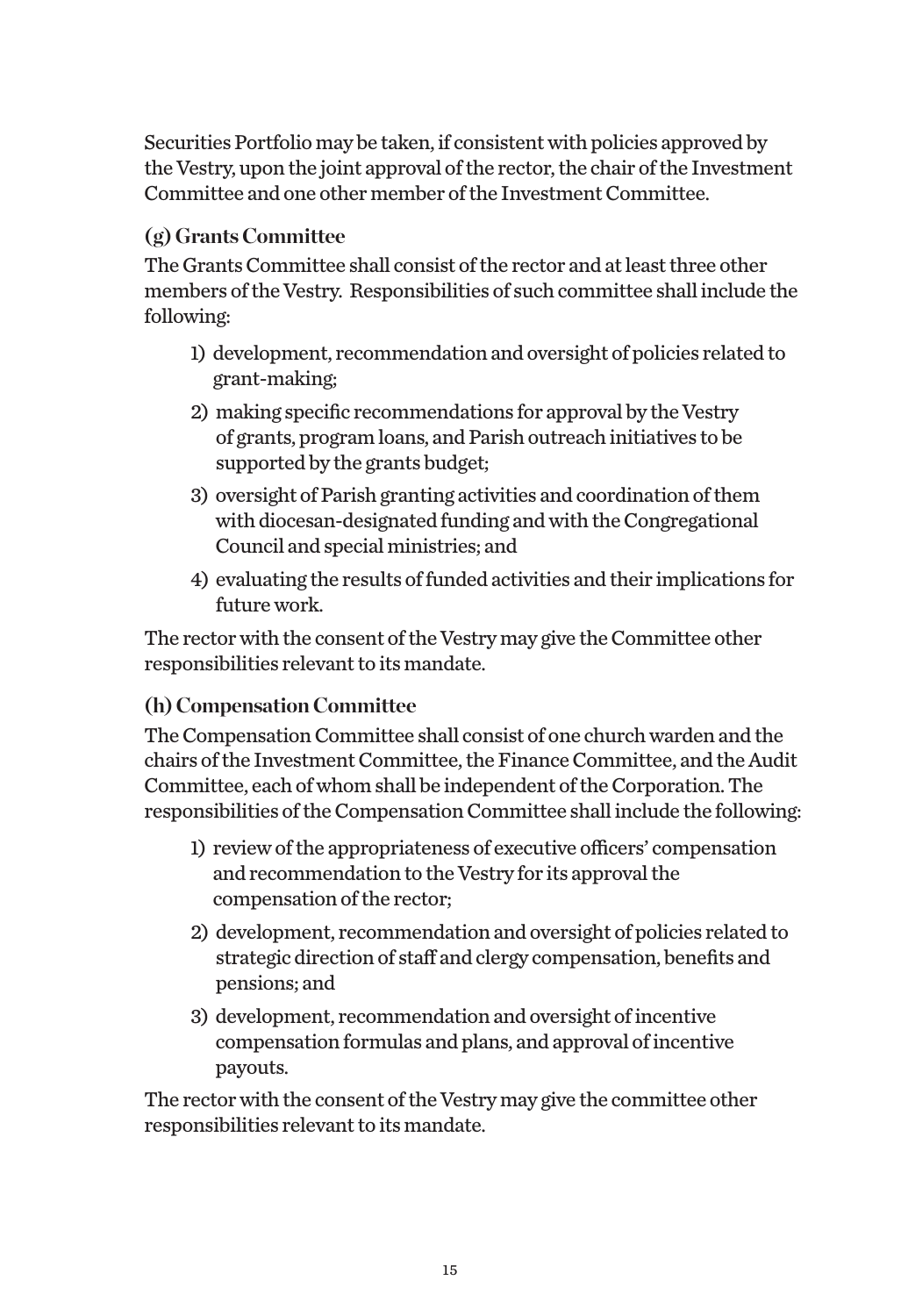## **ARTICLE III. PARISH COMMITTEES, CONGREGATIONAL COUNCIL AND BOARDS**

#### **Section 3.01 Parish Committees**

## **(a) In General**

In addition to the Nominating Committee and the Ethics and Christian Responsibility Committee, there shall be such other Parish committees as from time to time shall be established by the vote of twelve members of the Vestry, of whom one shall be the rector and one a church warden.

Except as otherwise provided herein, the membership of each parish committee shall consist of such members of the Vestry as from time to time shall be appointed by the rector with the consent of the Vestry, together with such congregational representatives as shall either be appointed by the rector with the consent of the Congregational Council or chosen in a manner approved by the Vestry and the Congregational Council. The Vestry may designate one or more of its members as alternate members of any parish committee who may replace any absent Vestry member at any meeting of such committee.

Each parish committee shall keep minutes of its proceedings to be entered in a book devoted to such purpose and copies of such minutes shall be delivered to the rector and the chair of the Standing Committee. Each parish committee shall elect its own chair, shall prescribe its own rules of procedure, and shall meet at such times as it may determine or upon call of its chair. The rector shall ex officio be a member of all parish committees. In his or her absence, the vicar or any deputy authorized by the rector may attend meetings of such committees as representative of the rector. The rector shall appoint from among the parish staff such staff to assist each parish committee as shall be necessary and appropriate to its work. A majority of the members of each parish committee shall constitute a quorum thereof and may act by a majority of those present. Any one or more members of a parish committee may participate in a meeting of such committee by means of a conference telephone or similar communications equipment allowing all persons participating in the meeting to hear each other at the same time. Participation by such means shall constitute presence in person at such a meeting.

#### **(b) Nominating Committee**

The Nominating Committee shall include three church wardens or vestrymen appointed by the rector, three representatives of the Congregation chosen by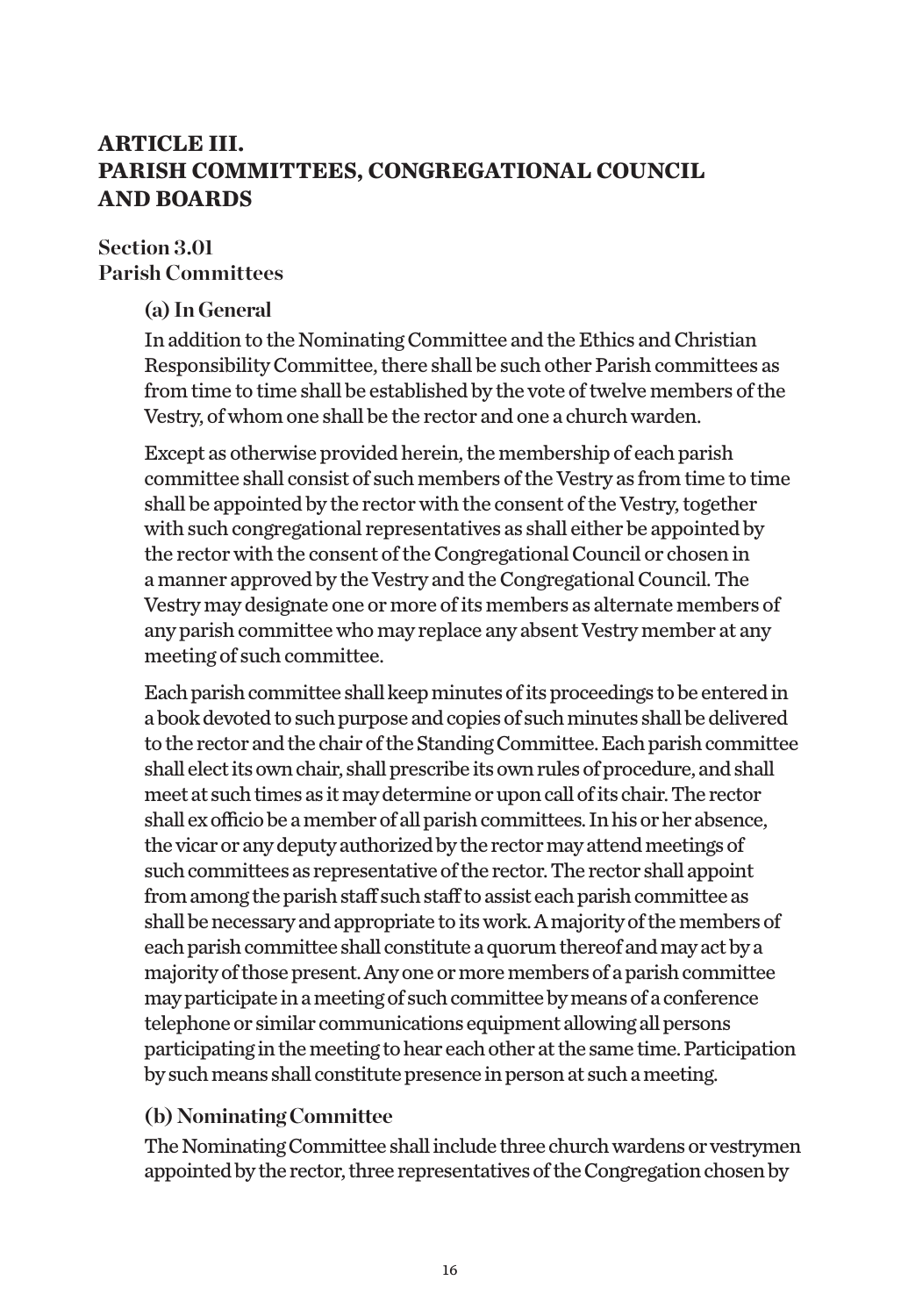the Congregational Council with the concurrence of the rector, and the rector, who shall be the chair. The responsibilities of such committee shall include the following:

- 1) diligently seeking names and qualifications of people to serve on the Vestry and boards of affiliated institutions; and
- 2) preparing recommended slates of nominees and developing relatively uniform data concerning all nominees for election as church wardens and vestrymen and for election to boards.

## **(c) Ethics and Christian Responsibility Committee**

The Ethics and Christian Responsibility Committee shall include the chancellor of the Parish, who shall chair the committee, two church wardens or vestrymen one of whom shall be the chair of the Audit Committee appointed by the rector with the consent of the Vestry and two representatives of the Congregation appointed by the rector with the consent of the Congregational Council. The responsibilities of such committee shall include the following:

- 1) Proposing to the Vestry a Lay Leadership Code of Ethics and Christian Responsibility, including any amendments thereto as such committee may deem advisable from time to time ("Code"), addressing such matters as conflict of interest, self-dealing, the making of statements and commitments on behalf of the Parish or the Corporation, and non-abusive conduct in dealings with others, to be applicable to the lay leadership of the Corporation and the Parish in their official activities. Lay leadership means church wardens, vestrymen, Congregational Council members, congregational representatives to Vestry committees parish committee members, and chairs of Congregational Council committees and subcommittees;
- 2) Proposing to the Vestry procedures ("Procedures"), including any amendments thereto as such committee may deem advisable from time to time, for insuring compliance with the Code including the hearing of matters and the recommending to the rector of determinations and sanctions; and
- 3) When a proposed Code or Procedure, or a proposed amendment to any of them, is transmitted to the Vestry, the Vestry may accept, reject or amend any part thereof or it may return one or more provisions to the committee for further consideration. When a recommended determination of a matter referred by the rector to the committee, and recommended sanction if applicable, are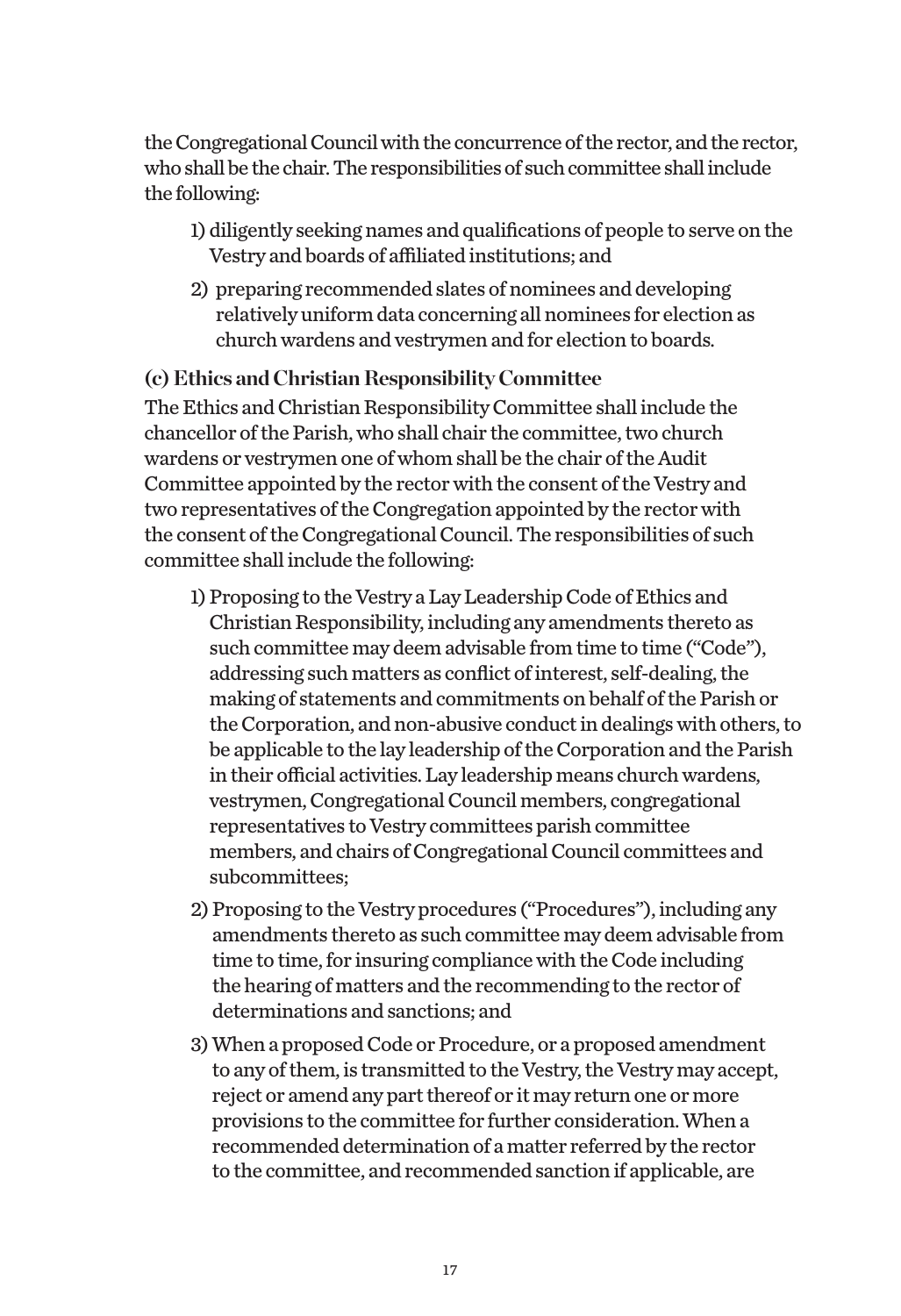transmitted to the rector, the rector may accept, reject or amend such recommendations or return the matter to the committee for such further proceedings as he or she may specify. Nothing herein shall limit the power of the Vestry to act on its own initiative if the committee does not submit proposals.

## **Section 3.02 Congregational Council**

## **(a) In General**

There shall be a Congregational Council, which shall have the governance authority specified herein. The Vestry may delegate such additional authority for the governance of the affairs of the Parish and the Congregation as the Vestry shall determine to be suitable in the circumstances, consistent with the charter of the Corporation, these ordinances, and the responsibilities of the Vestry.

## **(b) Composition**

The Congregational Council shall include the vicar as a voting member ex officio and not more than fifteen persons elected from the Congregation or appointed as provided in clause (f ) of this section 3.02. The rector shall ex officio be a nonvoting member of the Congregational Council.

## **(c) Bylaws**

The Congregational Council shall adopt bylaws for the governance of its affairs provided, however, that the adoption, amendment or repeal of such bylaws shall be subject to the approval of the Vestry.

#### **(d) Duties and Powers**

The Congregational Council:

- 1) shall so conduct its affairs as to provide an effective means of including the members of the Congregation in all aspects of life and ministry of the Parish;
- 2) shall cooperate in implementing the ministries of the Parish insofar as they shall relate to Trinity Church and St. Paul's Chapel and the Congregation;
- 3) shall initiate and carry out the Council sponsored programs of the Congregation so long as such programs shall be consistent with the any policies of the Parish fixed by the Vestry and are within the budgetary limits in the parish budget for the Council sponsored programs of the Congregation. Full information concerning such programs shall be furnished in advance of their implementation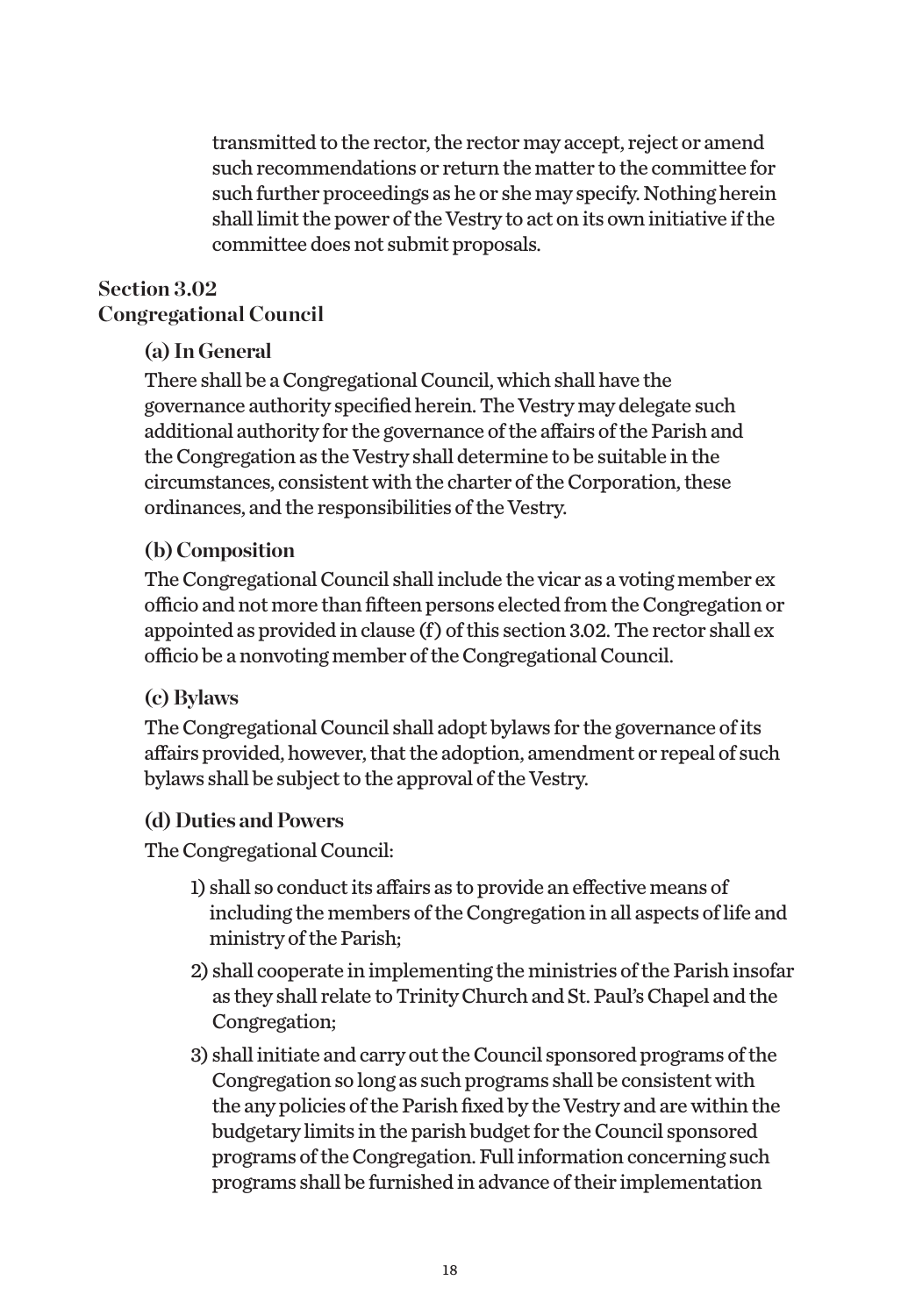and periodically thereafter to the rector through the vicar and shall thereby be coordinated with other related activities within the Parish;

- 4) shall have charge of the stewardship effort of the Congregation through pledge and plate offerings, the progress of which shall be taken into account by the Vestry in fixing the budgetary amount available for Council sponsored programs of the Congregation initiated and carried out by the Congregational Council;
- 5) shall prepare annually and submit (through the applicable Vestry committees) to the Vestry for its approval a budget for the operations of the Congregational Council and the Council sponsored programs of the Congregation. The proposed budget shall be accompanied by a memorandum in support jointly signed by the vicar and at least one of the president and vice president of the Congregational Council;
- 6) shall have the right to recommend to the rector for his or her consideration congregational members to serve on Parish committees, and at the request of the rector, to recommend to the rector for his or her consideration congregational members to serve on inter-parish bodies and bodies of the Diocese of New York and the Anglican Communion;
- 7) at the request of the rector, shall develop and update, together with the vicar, guidelines for the relationship between the vicar and the Congregation, and, at the request of the rector, may make recommendations to the rector with respect to filling a vacancy in the office of vicar; and
- 8) shall exercise such authority as shall be delegated to it from time to time by the Vestry and shall furnish to the Vestry full reports at appropriate intervals with respect to the exercise of the authority so delegated, together with reports describing expenditure of all funds whose expenditure falls within its jurisdiction.

#### **(e) Limitations**

- 1) The Congregational Council may not make or authorize changes or alterations to the interior or exterior of the parish property without prior approval of the Vestry;
- 2) the Congregational Council may not incur indebtedness or dispose of, or impose any charge, lien or encumbrance on, any parish property without the prior approval of the Vestry;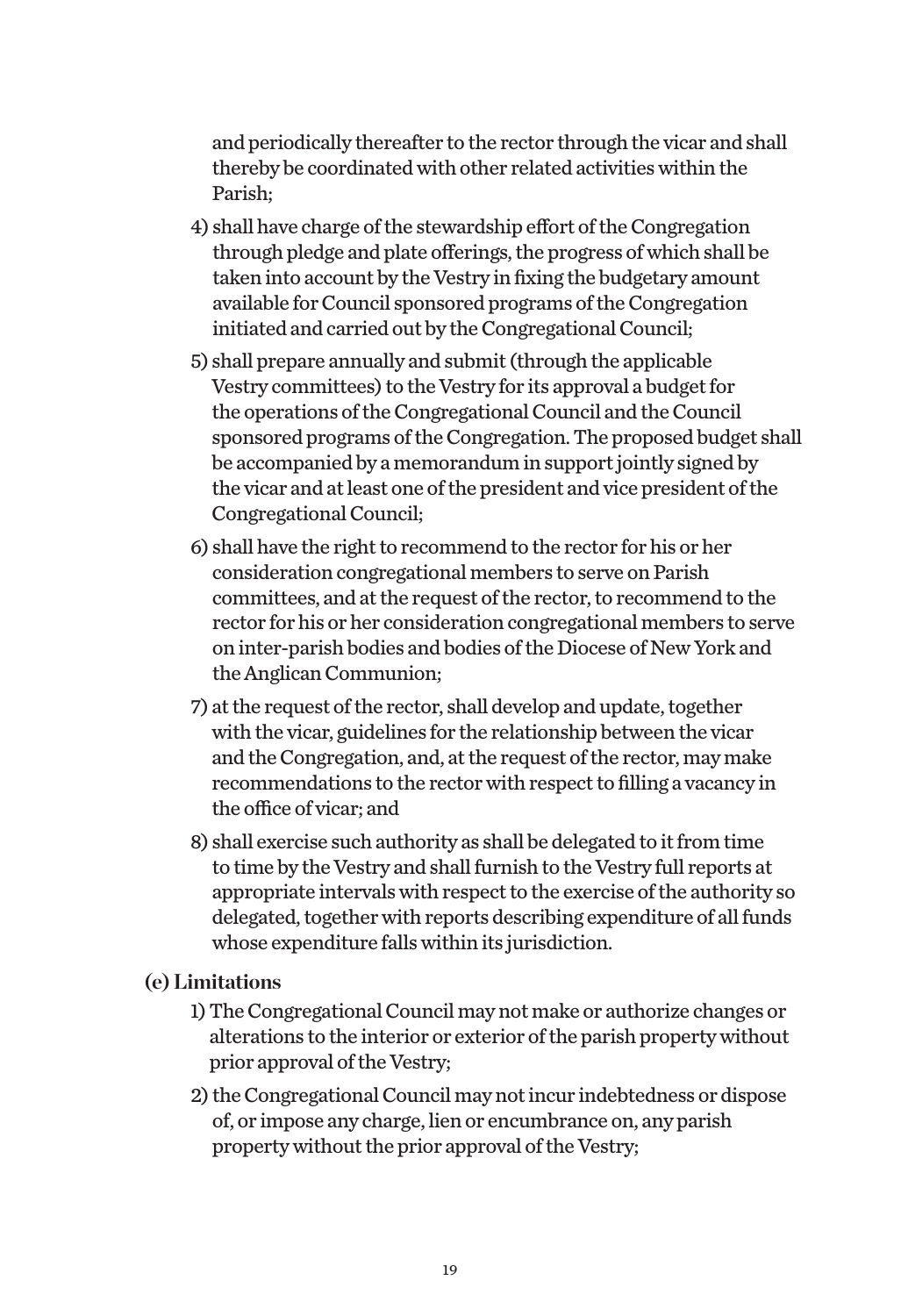- 3) the Congregational Council may not expend funds not authorized by the budget adopted by the Vestry for the operations of the Congregational Council and the Council sponsored programs of the Congregation, as such budget may be modified from time to time in accordance with these ordinances, and may not base planning on the expenditure of such funds without the prior approval of the rector;
- 4) the Congregational Council may use any property or facilities of Trinity Church and St. Paul's Chapel for purposes other than those for which they were intended only with the prior approval of the rector;
- 5) the Congregational Council may not assume or attempt to exercise any powers not delegated to it pursuant to these ordinances or by the Vestry; and
- 6) the Congregational Council may not act in a manner that shall be inconsistent with the charter of the Corporation, these ordinances, and the policies of the Parish fixed by the Vestry.

#### **(f ) Annual Elections**

At least once in each year there shall be an election of lay members of the Congregational Council as provided in these ordinances and its bylaws. Such bylaws may provide for the election of lay members annually or for the division thereof into not more than three classes, each substantially equal in number, each such class to be elected for a term of years equal to the number of such classes. The bylaws shall make provision for voting in person and may also make provision for voting by mail. Only the names of persons nominated by the Congregational Council Nominating and Leadership Development Committee shall appear on the ballot for the election of Congregational Council members. Vacancies in unexpired terms occurring more than four months prior to an annual election shall be filled by the vicar with the consent of the Congregational Council pending such unexpired term being filled at the next annual election.

#### **(g) Persons Entitled to Vote in Annual Elections**

All persons who on the date of an annual election shall have attained the age of 18 years and who, for the period of one year preceding such annual election, shall have been duly enrolled on the Corporation's records as members of the Congregation and shall have partaken of the Holy Communion within said year in the Parish and who shall have contributed to the support of the Parish by a recorded gift of any amount in the preceding year, and no other persons, shall be entitled to vote at such annual election.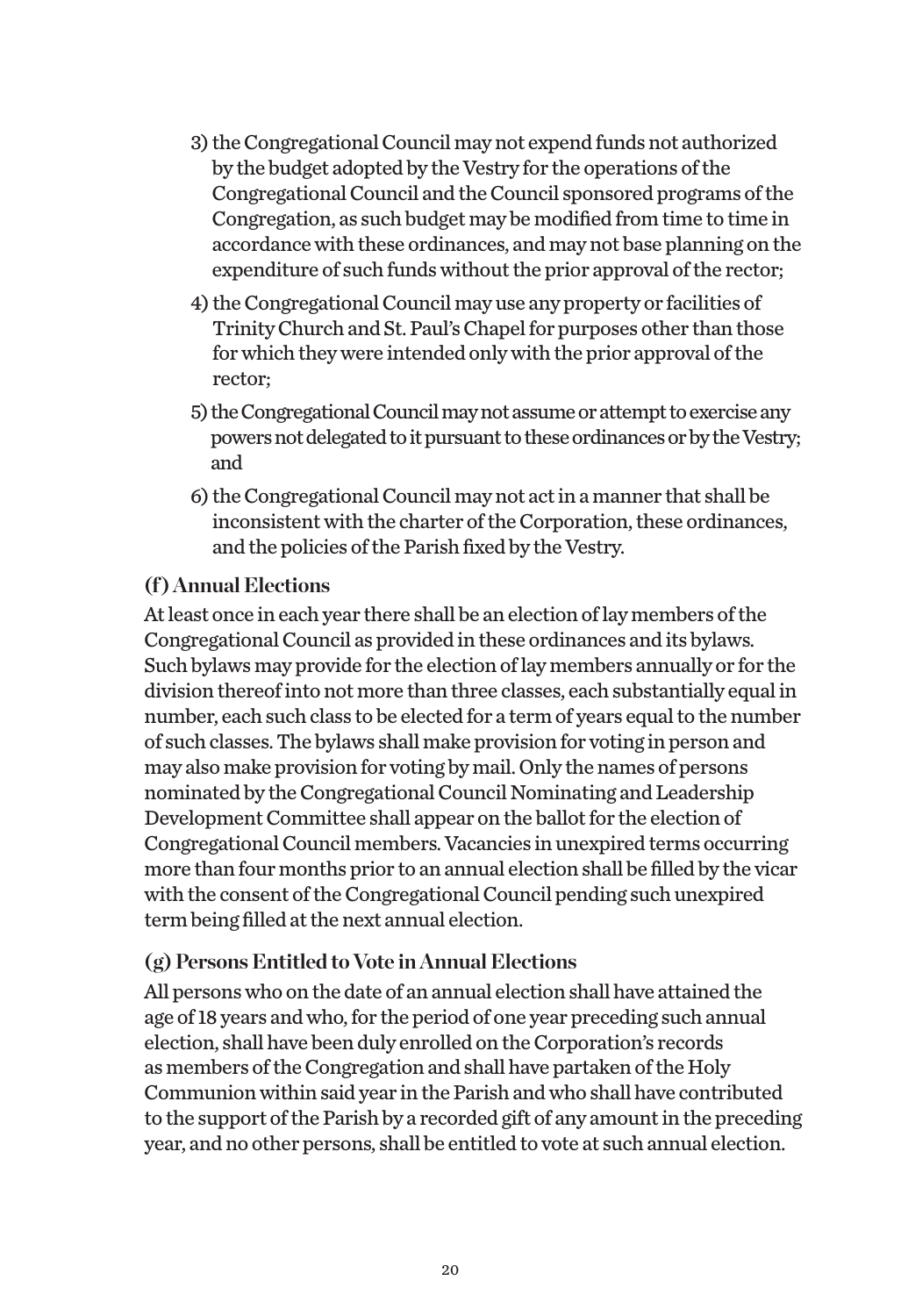Registry for entitlement to vote at an annual election shall close thirty days prior to such annual election, and thereafter the rector shall cause to be made a register of all persons appearing to be entitled to vote at such annual election. Every person who, on the date of annual election, would possess the qualifications necessary for the entry of his name in said register shall, if his name shall not be therein, upon application to the rector and upon proving such qualifications, be entitled to have his name so registered. A copy of the appropriate portion of said register shall be maintained at each polling place during the annual election.

Any disputes on challenges with respect to the right of any person to vote in a congregational council election or to the validity of any vote cast shall be referred to the rector whose decision shall be final.

## **(h) Qualifications for Membership on the Congregational Council**

In order to be qualified to serve on the Congregational Council, a person must be qualified to vote as provided in clause  $\varphi$  of this section 3.02. Anything in this clause (h) to the contrary notwithstanding, none of the following shall be qualified to serve on the Congregational Council (except ex officio):

- 1) any employee of the Corporation;
- 2) any clergy on the staff of the Parish; and
- 3) any spouse or children of such clergy or employee or any other relative of such clergy residing in the same home as such clergy or employee.

## **(i) Congregational Council Nominating and Leadership Development Committee**

1) There shall be a Congregational Council Nominating and Leadership Development Committee chaired by the vicar and including six members of the Congregation serving three year terms except that two of the first members of the Committee shall serve one year terms, two shall serve two year terms and two shall serve three year terms. Of the first members serving one, two, and three year terms, one in each term category shall be appointed by the rector in consultation with the vicar and with the consent of the Congregational Council and one in each term category shall be appointed by the Congregational Council with the consent of the rector in consultation with the vicar. In each year thereafter, in filling expired terms, one member of the committee shall be appointed by the rector in consultation with the vicar with the consent of the Congregational Council and one member shall be appointed by the Congregational Council with the consent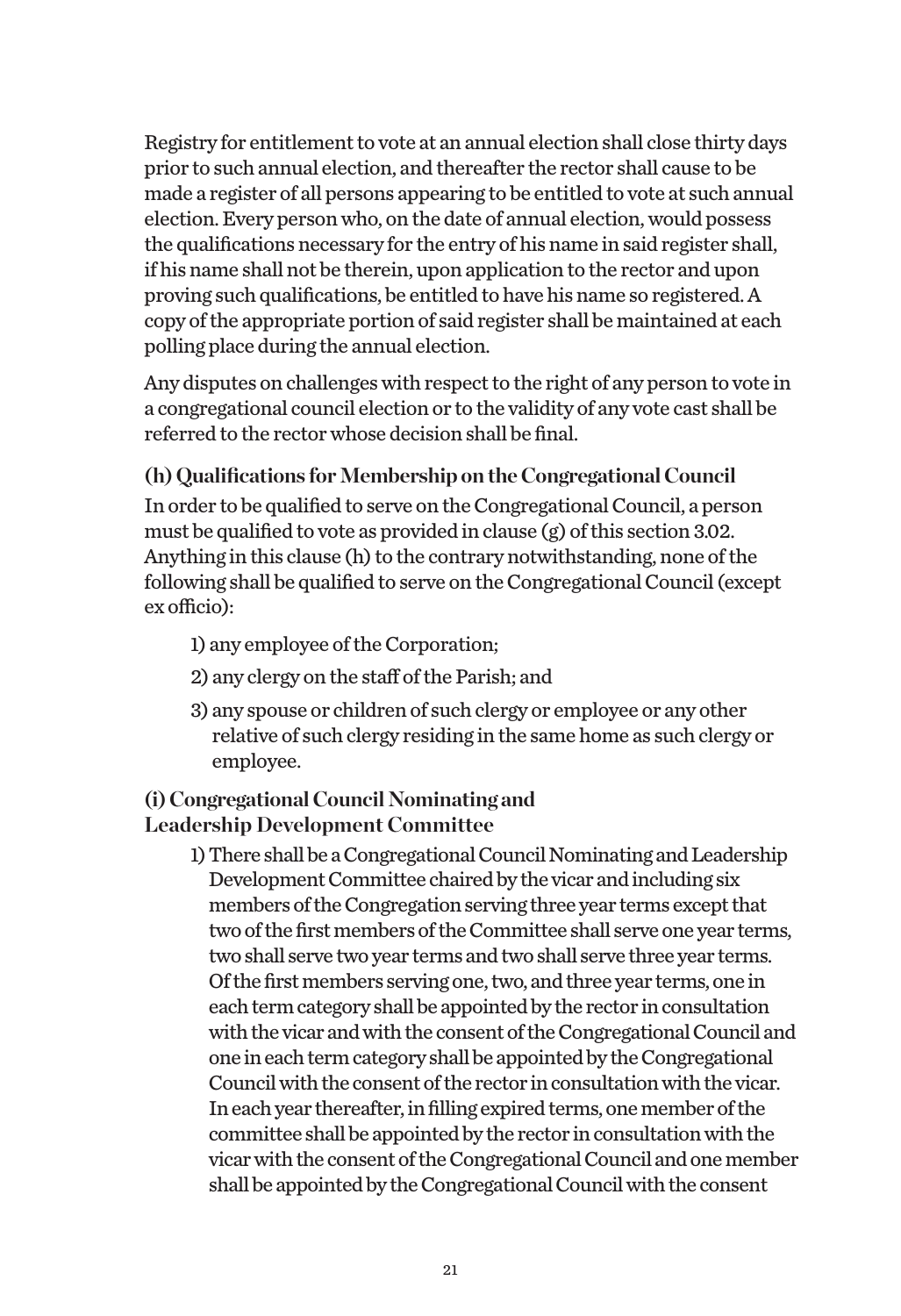of the rector in consultation with the vicar. In the event of a vacancy arising because a person has failed to serve out his or her full term, that vacancy shall be filled for the balance of the term in the same manner as was the initial appointment for that term. Except for an appointment filling an unexpired term, the rector shall make his or her appointments in the third week following the annual election and the Congregational Council shall make its appointments within three weeks of the rector having made his or her appointments.

2) The Congregational Council Nominating and Leadership Development Committee shall nominate members of the Congregation well-qualified to be members of the Congregational Council and recommend to the rector for consideration by the Nominating Committee persons who are well-qualified to be members of the Vestry.

#### **( j) Liaison Representatives of the Vestry**

The rector with the consent of the Vestry shall appoint one or more members of the Vestry to serve as liaison representatives of the Vestry to the Congregational Council. Such representatives shall be entitled to notice of, to attend, to address, and to receive copies of minutes of all meetings of the Congregational Council, but (unless elected or appointed as members thereof or unless the bylaws thereof so provide) shall not be entitled to vote thereat.

#### **Section 3.03**

#### **Delegation to Parish Committees, Congregational Council and Boards**

Parish committees, the Congregational Council and such boards as the Vestry may create shall exercise only such authority as shall be specifically delegated to them by these ordinances or the Vestry. Any such delegation shall be subject to such limitations as the Vestry shall deem suitable in the circumstances and shall be revocable by the Vestry in whole or in part at any time.

## **ARTICLE IV. PARISH MEETINGS**

#### **Section 4.01**

#### **Convocation, Persons Entitled to Vote and Address Meetings**

There may be such meetings of the Parish or of the Congregation or of other parts of the Parish as the Vestry may from time to time determine. Appropriate notice, provision for presiding officer, and such other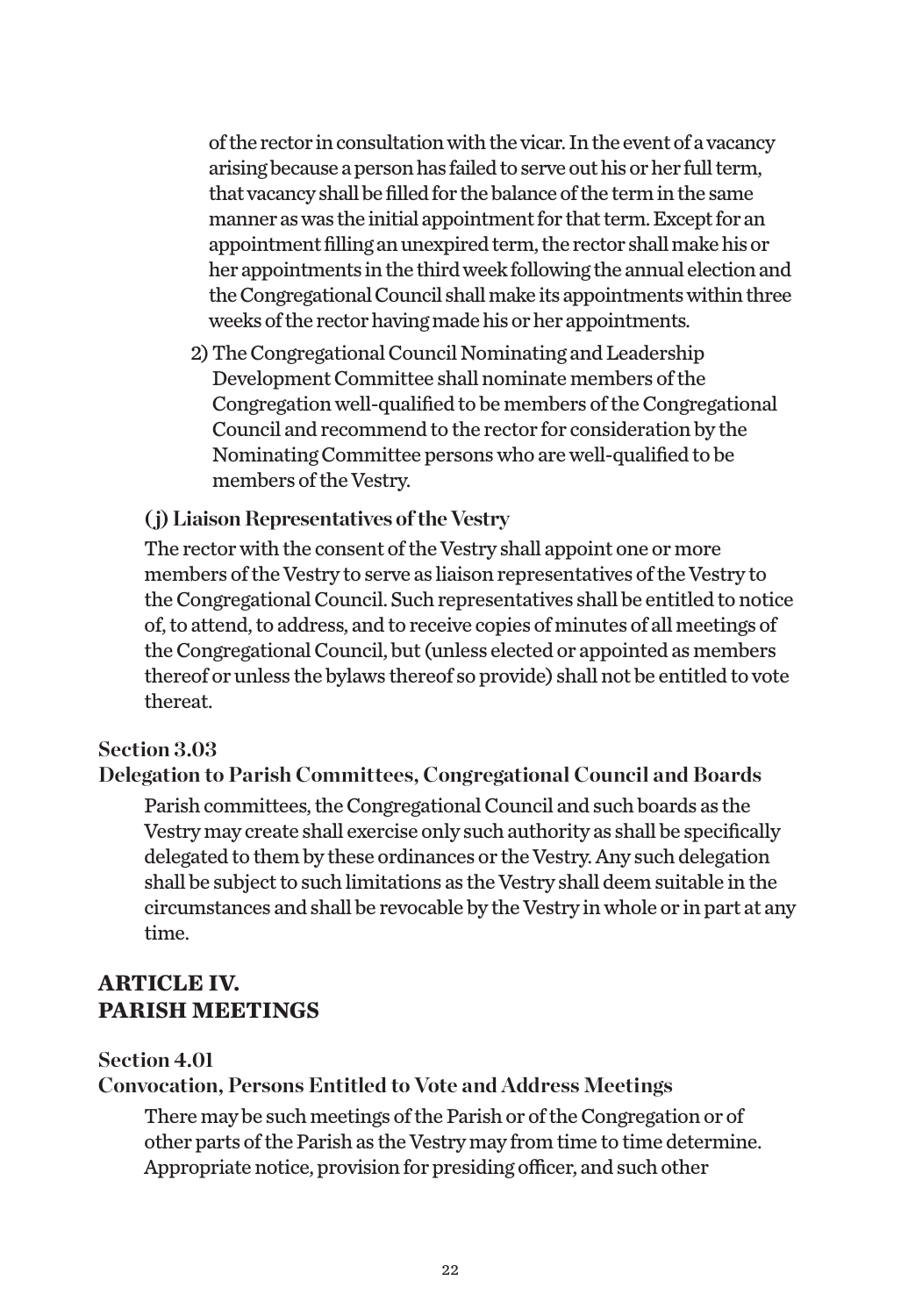procedures as may be necessary, shall be prescribed by the Vestry, with respect to such meetings. The notice of any such meeting shall specify the matters or questions to be brought before such meeting and no matter or question not so specified in such notice shall be acted on at such meeting. Persons who would, pursuant to section 2.02(b) hereof, have been entitled to vote at an annual election, if one were held on the date of such meeting, shall be entitled to vote at such meeting. Except as otherwise prescribed in the convocation of the meeting by the Vestry, only members of the Vestry, clergy and staff designated by the rector or the vicar and persons entitled to vote shall be entitled to address such meeting.

## **ARTICLE V. EXECUTIVE OFFICERS**

#### **Section 5.01**

#### **Executive Officers of the Corporation**

The executive officers of the Corporation shall be the rector, the assistant to the rector, the clerk of the Parish, the vicar, and the deputies to the rector referred to in section 5.05 hereof.

# **Section 5.02**

#### **Rector**

The rector shall be chosen by the affirmative vote of eleven vestrymen and one church warden, and in compliance with the duly prescribed procedures of the Diocese of New York with regard to his or her selection. He or she shall serve in conformance with, and enjoying the duties and privileges of his or her office, both spiritual and temporal as established under the charter of the Corporation and the constitution and canons of the Protestant Episcopal Church in the United States of America and the Diocese of New York. He or she shall be the chief executive officer of the Corporation and the spiritual leader of the Parish, managing operations, and organization of parish programs, the clergy and other staff, and all resources and facilities of the Corporation. He or she shall utilize the authority of his or her position to guide and counsel the deputies and clergy of the Parish in the discharge of their respective responsibilities, exercising spiritual leadership and exerting personal influence throughout the communities and fields of endeavors where the mission of the Parish can be served. A detailed description of the authority, duties, and responsibilities of the rector, as amended from time to time, shall be maintained in the records of the Parish; and he or she shall hold office until the expiration of any term agreed upon between him or her and the Vestry or until dissolution of his or her pastoral relationship to the Parish pursuant to the duly prescribed procedures of the Diocese of New York.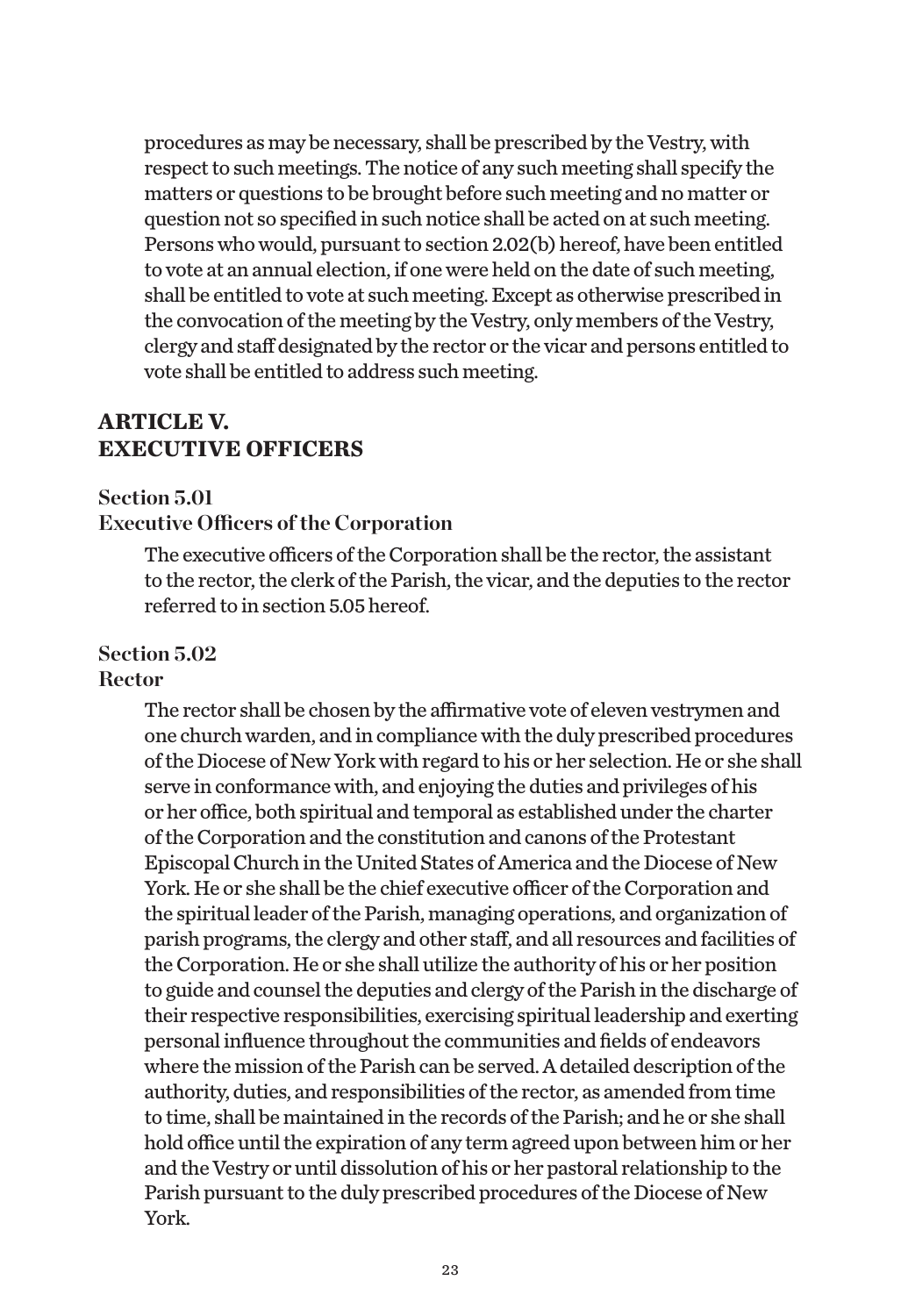## **Section 5.03 Assistant to the Rector**

Upon the nomination of the rector, by the affirmative vote of eleven vestrymen and one church warden, there may be appointed an assistant to the rector who shall serve under the rector's direction. In the absence or disability of the rector, or in the event of a vacancy in the office of the rector, and until a successor shall be chosen and installed and shall have assumed his or her duties, the assistant to the rector shall perform the duties incident to the office of the rector, including, without limitation, presiding and voting at meetings of parish committees and being ex officio a member of all parish committees, the Congregational Council, and all boards. If at the time of vacancy in the Office of the Rector due to death or incapacity there is a vacancy in the Office of Assistant to the Rector, upon nomination by the church wardens and the clerk of the Parish, the Vestry may elect an assistant to the rector by the affirmative vote of eleven vestrymen and one church warden. The assistant to the rector shall perform such other duties as the rector may assign (but may not vote at meetings of the Vestry or committees of the Vestry), and, upon recommendation of the rector, a detailed description of his or her authority, duties, and responsibilities, as amended from time to time, shall be maintained in the records of the Parish. He or she shall hold his or her position until the expiration of any term agreed upon between him or her and the Vestry or until the dissolution of his or her pastoral relationship to the Parish pursuant to the duly prescribed procedures of the Diocese of New York.

## **Section 5.04**

#### **Vicar**

The vicar of Trinity Church and St. Paul's Chapel shall be appointed by the Vestry upon nomination of the rector. The vicar shall serve under the direction of the rector and shall be responsible for the pastoral and congregational life of the Parish. The vicar may, in the absence of the rector, serve as his or her personal representative. Upon recommendation of the rector, a detailed description of the authority, duties, and responsibilities, as amended from time to time, of the vicar shall be maintained in the records of the Parish; and he or she shall serve until expiration of any term agreed upon between him or her and the Vestry or until the dissolution of his pastoral relationship to the Parish pursuant to the duly prescribed procedures of the Diocese of New York.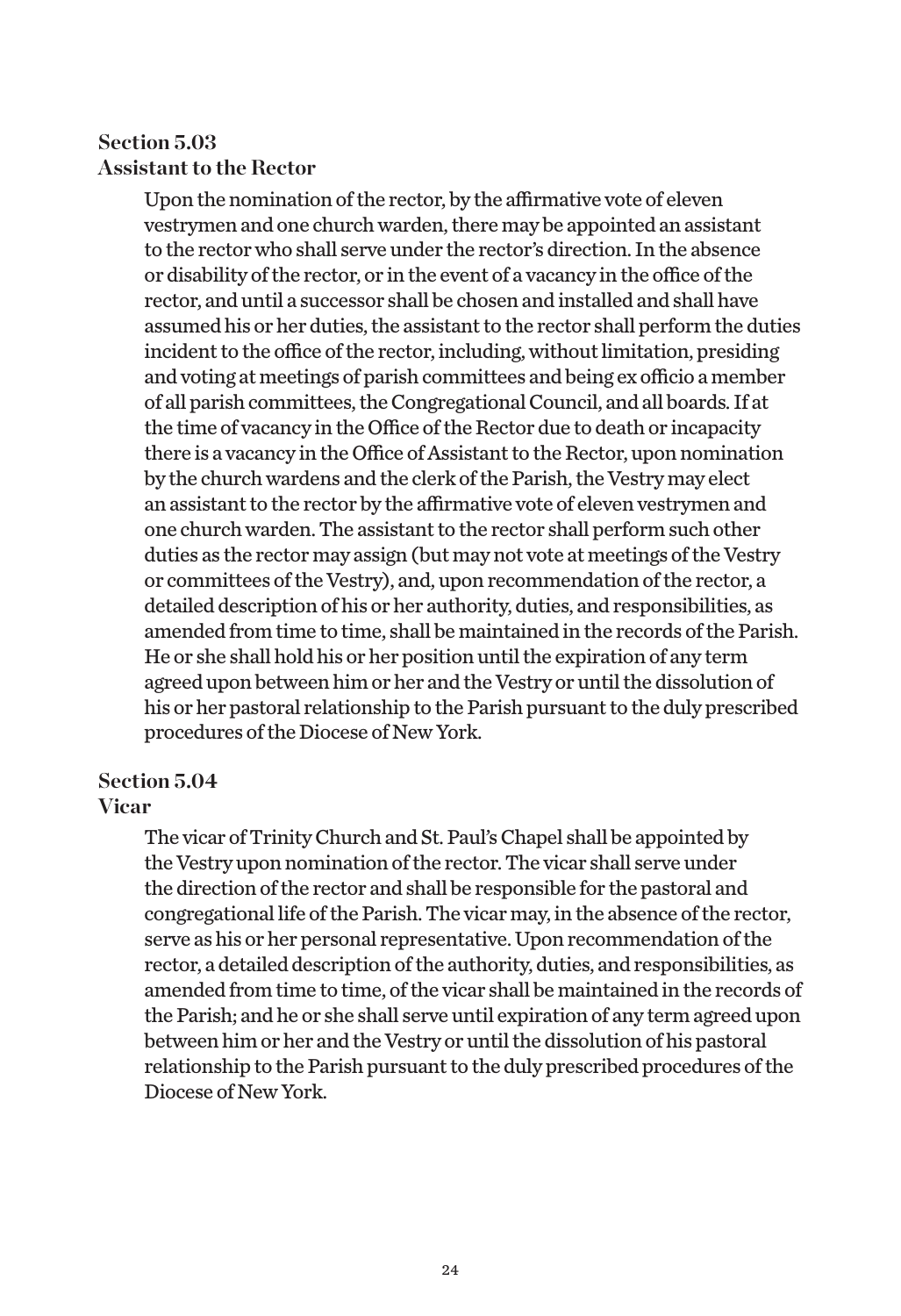## **Section 5.05 Deputies to the Rector**

One or more deputies to the rector, including but not limited to the president of the Real Estate Division of the Corporation, an executive assistant to the rector, a chief financial officer, a chief investment officer, a chief legal and compliance officer and a chief communications officer, may be appointed by the Vestry upon nomination of the rector. The deputies so appointed shall serve as representatives of the rector and shall have such responsibility and accountability for executive supervision and administration of bodies, programs or functions of the Corporation and the Parish, and shall perform such other duties as may, from time to time, be assigned to them, respectively, by the rector with the approval of the Vestry. The qualifications for any such deputy shall be those approved by the Vestry upon the recommendation of the rector. A detailed description of the authority, responsibilities, and duties of each such deputy, as assigned to him or her by the rector from time to time, shall be maintained in the records of the Parish. Each such deputy shall serve until the expiration of any term agreed upon between him or her and the Parish, however, if he or she shall be a member of the clergy, his or her relationship with the Parish other than as a deputy shall survive until the dissolution of his pastoral relationship to the Parish pursuant to the prescribed procedures of the Diocese of New York.

## **ARTICLE VI. PROGRAM LEADERSHIP**

#### **Section 6.01 Other Clergy**

The Vestry, upon recommendation of the rector, shall appoint such other clergy of the Parish as shall be required, from time to time, to carry out the work and mission of the Parish. Each of such clergy shall serve under the direction of the rector or his or her designee and hold his or her office until expiration of any terms agreed upon between him or her and the Vestry or until dissolution of his or her pastoral relationship to the Parish pursuant to the duly prescribed procedures of the Diocese of New York. Upon the recommendation of the rector detailed description of the authority, duties, and responsibilities, as amended from time to time, such clergy shall be maintained in the records of the Parish.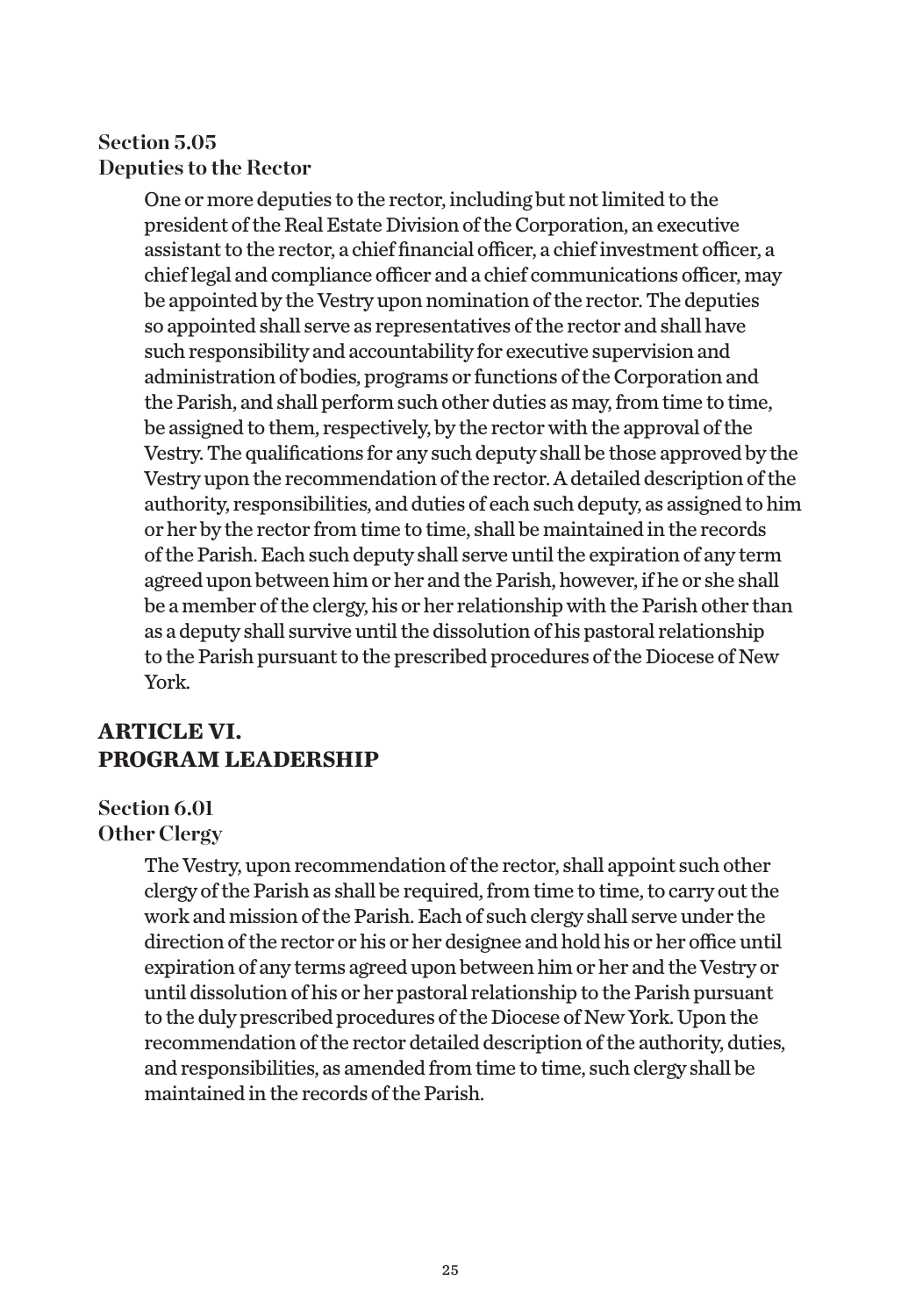## **Section 6.02 Program Directors**

The rector shall appoint organists, directors of special ministries, and such other program directors as may be required for leadership of programs established pursuant to policies adopted by the Vestry. Each shall serve until expiration of any terms agreed upon between him or her and the Vestry. Upon recommendation of the rector, in the case of each such person, a detailed description of the authority, duties, and responsibilities of the leadership position being filled, as amended from time to time, shall be maintained in the records of the Parish.

## **ARTICLE VII. PARISH STAFF**

#### **Section 7.01**

#### **Appointment and Terms of Appointment**

The appointment of each member of the parish administrative or program staff shall be by the rector or his designee, upon recommendation of the deputy, the vicar or program director under whom such proposed staff member shall serve. The recommendation for each appointment shall include a description of the proposed authority, duties, and responsibilities, as amended from time to time, for the position proposed to be filled. Each such person shall serve upon such terms as are agreed upon between him or her and the rector.

#### **Section 7.02**

#### **Supervision of Parish Staff**

Each deputy, the vicar, and program directors shall have responsibility for the direct supervision of the members of the parish staff serving under him or her, and shall recommend to the rector continued service, changes in the terms of service or termination of the services of such individuals, as appropriate from time to time.

#### **Section 7.03**

#### **Terms of Service**

The Vestry shall adopt, upon recommendation of the rector, detailed personnel policies covering the terms of employment of all parish staff. Such personnel policies shall include such provisions for career development, vacations, insurance benefits, retirements, and pension benefits as judged appropriate by the Vestry, and may be amended from time to time upon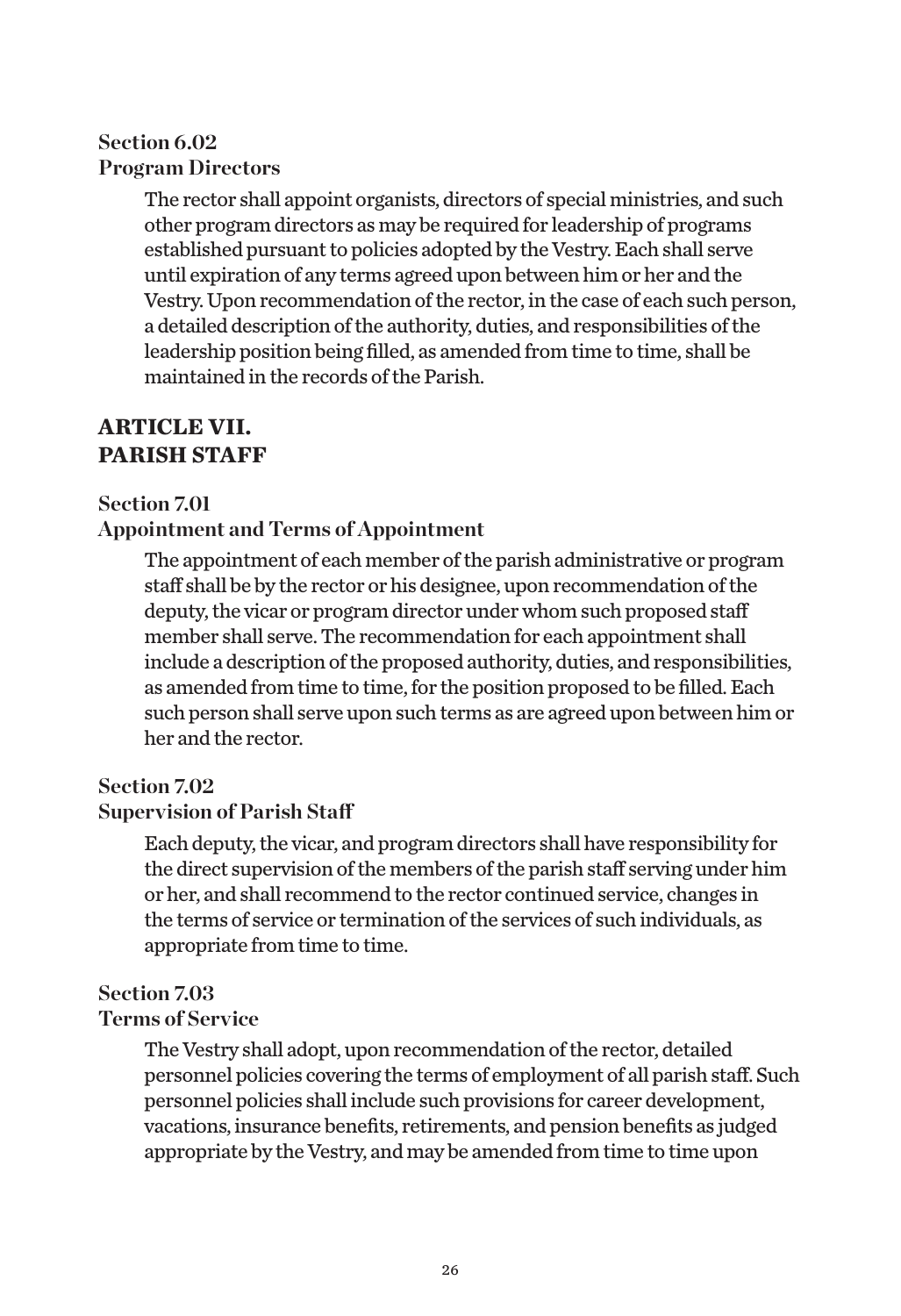recommendation of the rector. Agreements with individual members of the parish staff, covering length of appointment, salary, termination, and other provisions, shall be subject to and consistent with such policies.

## **ARTICLE VIII. PARISH FACILITIES**

#### **Section 8.01 Trinity Church and St. Paul's Chapel**

Divine worship and administration of the sacraments shall be conducted in Trinity Church and St. Paul's Chapel or, with the participation of parish clergy, in the homes of members of the Congregation or on the internet, all in accordance with the approved forms and usages of the Episcopal Church in the United States of America and the Diocese of New York, and no special, unusual or extraordinary service shall be held without the prior consent of the rector. If any clergymen not connected with the Parish by due appointment shall desire to perform a baptism, a marriage or a burial service in or using parish facilities, or to preach or lecture therein, the prior consent of the rector or his designee must be obtained. All usages of parish facilities shall be under the supervision of the rector, or as he or she may delegate to other clergy or officers of the Parish, from time to time, consistent with policies adopted by the Vestry.

#### **Section 8.02**

#### **Cemetery and Churchyards**

The cemetery and churchyards of Trinity Parish shall be under the supervision of the superintendent of the cemetery who shall be responsible to the Rector or a deputy designated by him or her and be appointed in accordance with ARTICLE VII hereof. The Vestry shall, upon the recommendation of the rector and Mission Properties Committee, approve and may amend from time to time procedures for governance of the cemetery and churchyards. Such procedures as amended from time to time, shall be maintained in the records of the Parish. Such procedures shall include provisions for ownership of plots, erection of monuments, and reservations of plots as deemed appropriate.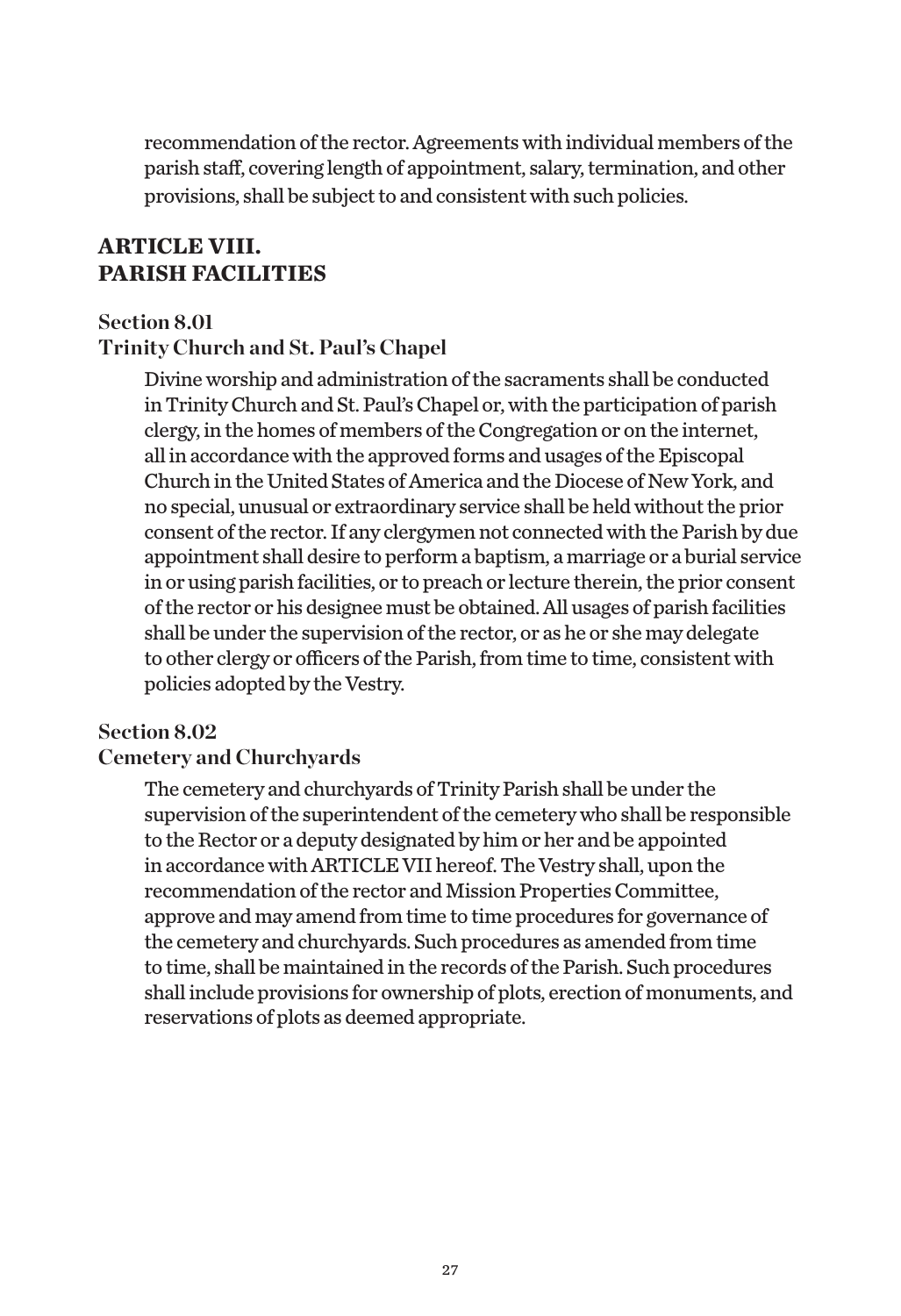## **ARTICLE IX. FINANCE**

#### **Section 9.01 Budget and Controls**

The Finance Committee shall submit to the Vestry each year a budget setting forth an estimate of the expense for carrying out the work of the Parish and each of its parts for the ensuing year. Such proposed budget shall be in a form satisfactory to the Vestry, covering such items and making such projections as the Vestry shall deem appropriate. The Vestry shall adopt a budget for the forthcoming year. The budget, when adopted, shall be sufficient authority for payment by the authorized officers of the Corporation of any sums appropriated by the budget or any amendments thereof for the said purposes. The budget may be amended from time to time during the year by the Vestry, upon recommendation of the rector. Interim approval of budgetary changes involving no changes in budgetary policy may be given jointly by the rector and the chair of the Finance Committee.

#### **Section 9.02**

#### **Contracts and Other Legal Documents**

The rector, or in his or her absence, the assistant to the rector or the vicar, may execute and deliver, and any other executive officer or officer of the Corporation or the chair of any permanent committees of the Vestry may be authorized by resolution of the Vestry, to execute and deliver contracts or other legal instruments in the name of and on behalf of the Corporation or the Parish. Any authorization so given may be general or confined to specific instances.

#### **Section 9.03**

#### **Checks, Drafts and Accounts of Deposit**

All funds of the Corporation not otherwise employed shall be deposited from time to time to the credit of the Corporation in such banks, trust companies or other depositories as may be designated from time to time by the Vestry. For the purposes of such deposit, all checks, drafts, and other orders for the payment of money which shall be payable to the order of the Corporation or the Parish may be endorsed for deposit by any executive officer of the Corporation or by such other person as may from time to time be determined by resolution of the Vestry. Any checks or drafts drawn on any such account shall be signed by such executive officer or officers or employee or employees of the Corporation, or in such other manner, as shall be determined by resolution of the Vestry.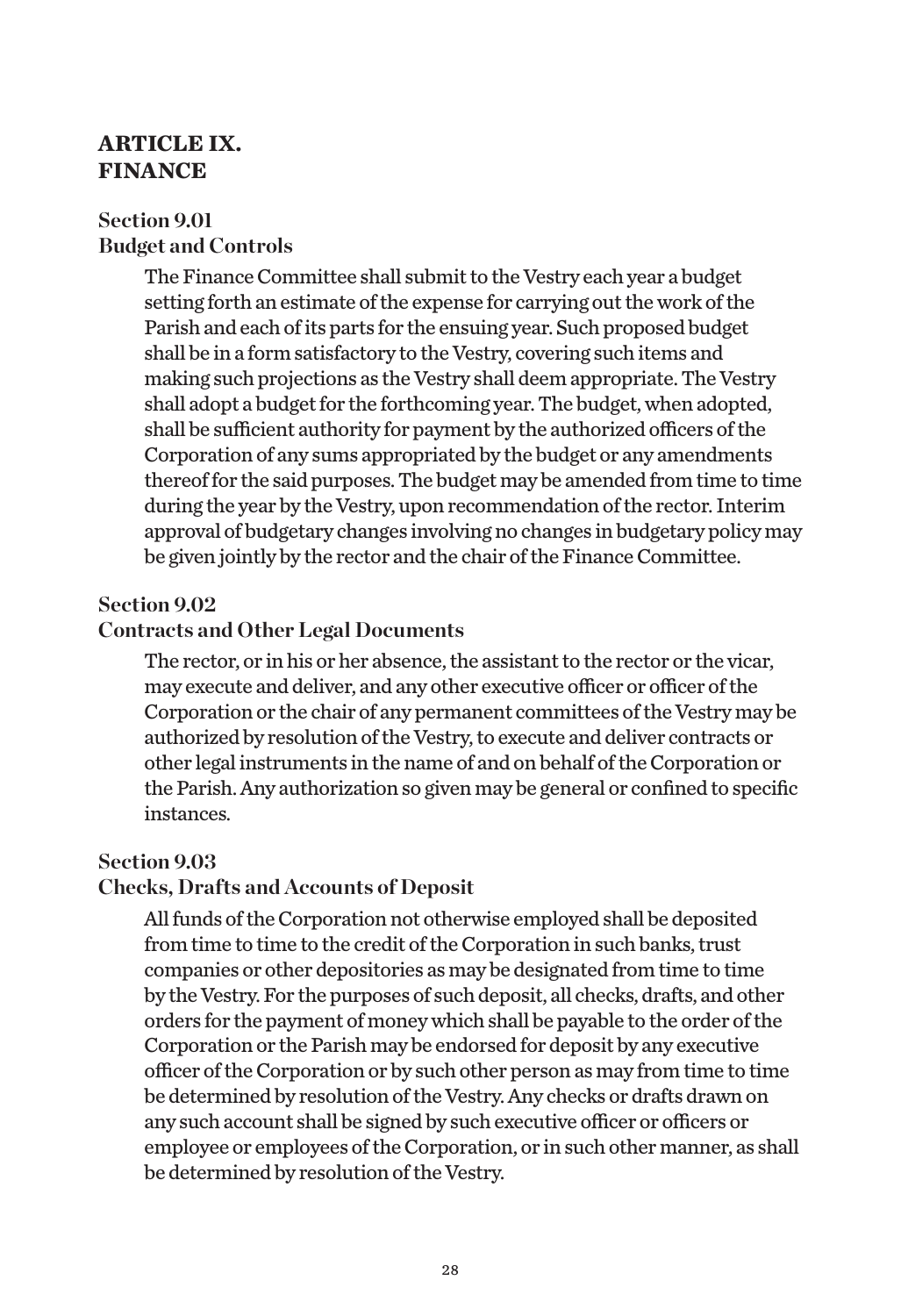## **Section 9.04 Gifts and Bequests**

Unless otherwise agreed with the donor, all funds received by gifts or bequests may be mingled with the principal funds of the Corporation; provided, however, that separate accounts shall be maintained in order that it may be determined what proportion of income of the Corporation shall be attributed to the specific gifts and bequests received, and applied to the purposes specified in such gifts and bequests. Prior express approval of the Vestry or of the church wardens and the rector shall be required to authorize the Corporation to accept (i) any restricted gift or bequest of cash or marketable securities or (ii) any gift or bequest of property other than cash or marketable securities. The Vestry or a committee of the Vestry to which it may delegate such responsibility shall make such arrangements as shall be required for the proper segregation and application of specific bequests. The rector shall annually provide to the Vestry an account of the receipts and disbursements and any changes in investments in all funds held by the Corporation, which account shall specify the satisfaction of all obligations of the Corporation with regard to all such funds.

#### **Section 9.05 Annual Audit**

The accounts of the Corporation shall be audited annually by independent public accountants selected by the Audit Committee.

## **ARTICLE X. CHURCH RECORDS**

## **Section 10.01**

#### **Registers**

The vicar or a person acting under his or her supervision shall be the parish recorder and shall keep a record, in a form prescribed by the rector, in which shall be entered a report of each baptism, confirmation, marriage, and burial at Trinity Church or St. Paul's Chapel. Such report shall be duly signed by the clergy officiating at such ceremonies and shall be delivered monthly to the rector. It shall be the duty of the rector to see that the said monthly reports are transmitted to the archivist who shall thereupon cause the same to be recorded in the parish registers of baptism, confirmations, marriages, and burials. The archivist shall keep such parish registers and take all precautions that may be needed for their due preservation, and shall hold them in readiness for inspection.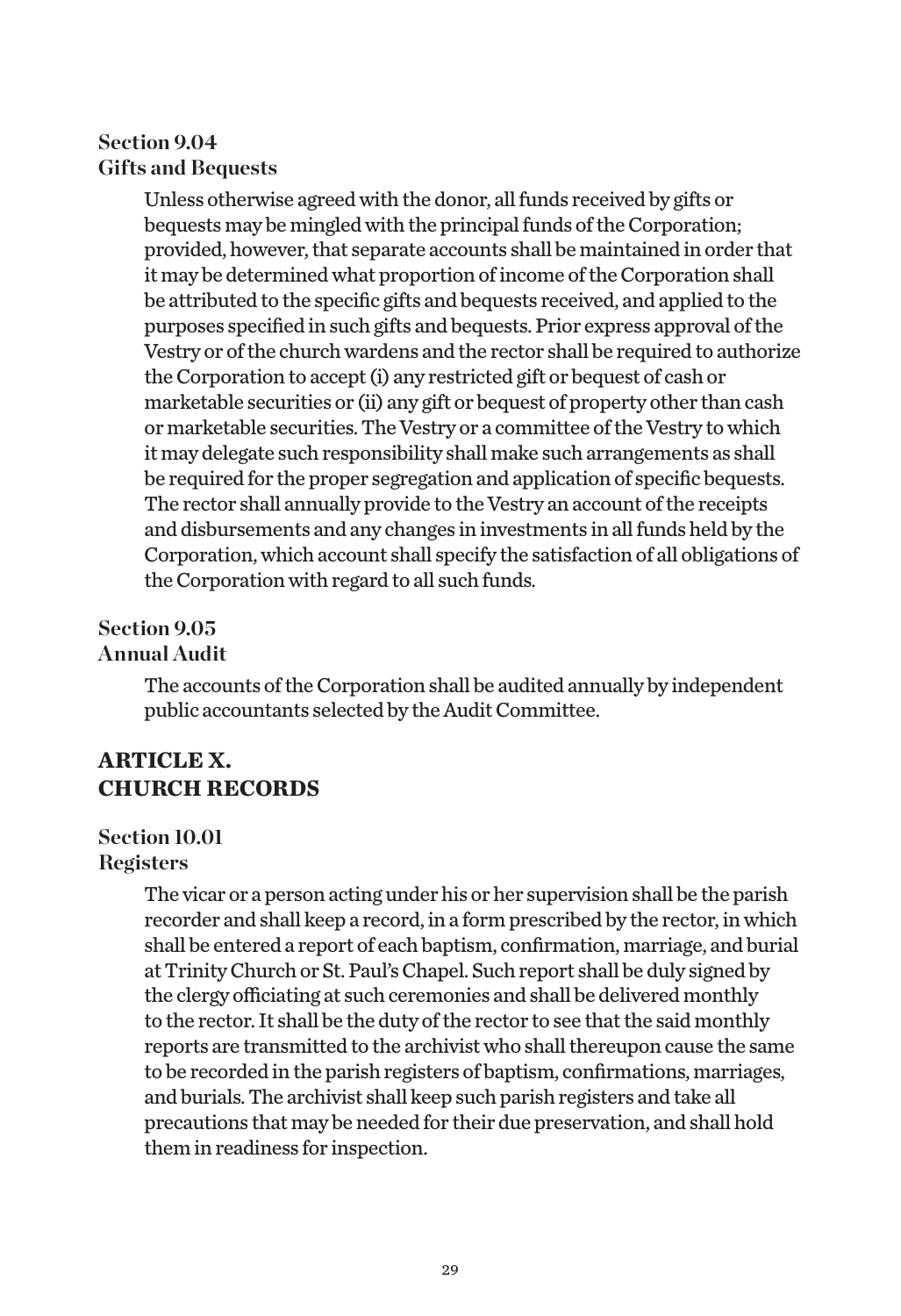## **ARTICLE XI. AMENDMENTS**

#### **Section 11.01 Ordinances**

These ordinances may be amended by vote of twelve members of the Vestry, of whom one shall be the rector and one a church warden as follows:

- 1) The rector or a church warden or any vestryman may propose amendments to these ordinances by delivery of a copy of the proposed amendment in writing to the clerk of the Parish at least ten days in advance of the date of the meeting of the Vestry at which it is to be proposed.
- 2) Notice of such proposed amendment, stating the date of the meeting at which it is to be proposed, shall be promptly mailed by the clerk of the Parish to all members of the Vestry; and
- 3) The proposed amendment shall be voted upon at the regular meeting of the Vestry next following the meeting at which the amendments shall have been proposed.

## **ARTICLE XII. INDEMNIFICATION**

## **Section 12.01 Indemnification**

The current and past members of the Vestry, the members of the parish committees, the congregational representatives to the vestry committees, the members of the Congregational Council and the executive officers of the Corporation shall be indemnified, defended and held harmless by the Corporation against and from all judgments, liabilities, losses, claims, fines, costs and expenses (including but not limited to attorneys' fees and expenses) in any actions or proceedings relating to or arising out of their services to the Corporation or the Parish or any other corporation, company, partnership or organization in which they may serve at the request or with the approval of the Corporation, unless an adjudication adverse to any such member of the Vestry, Congregational Council or executive officer establishes that his or her acts were committed in bad faith or were the result of active and deliberate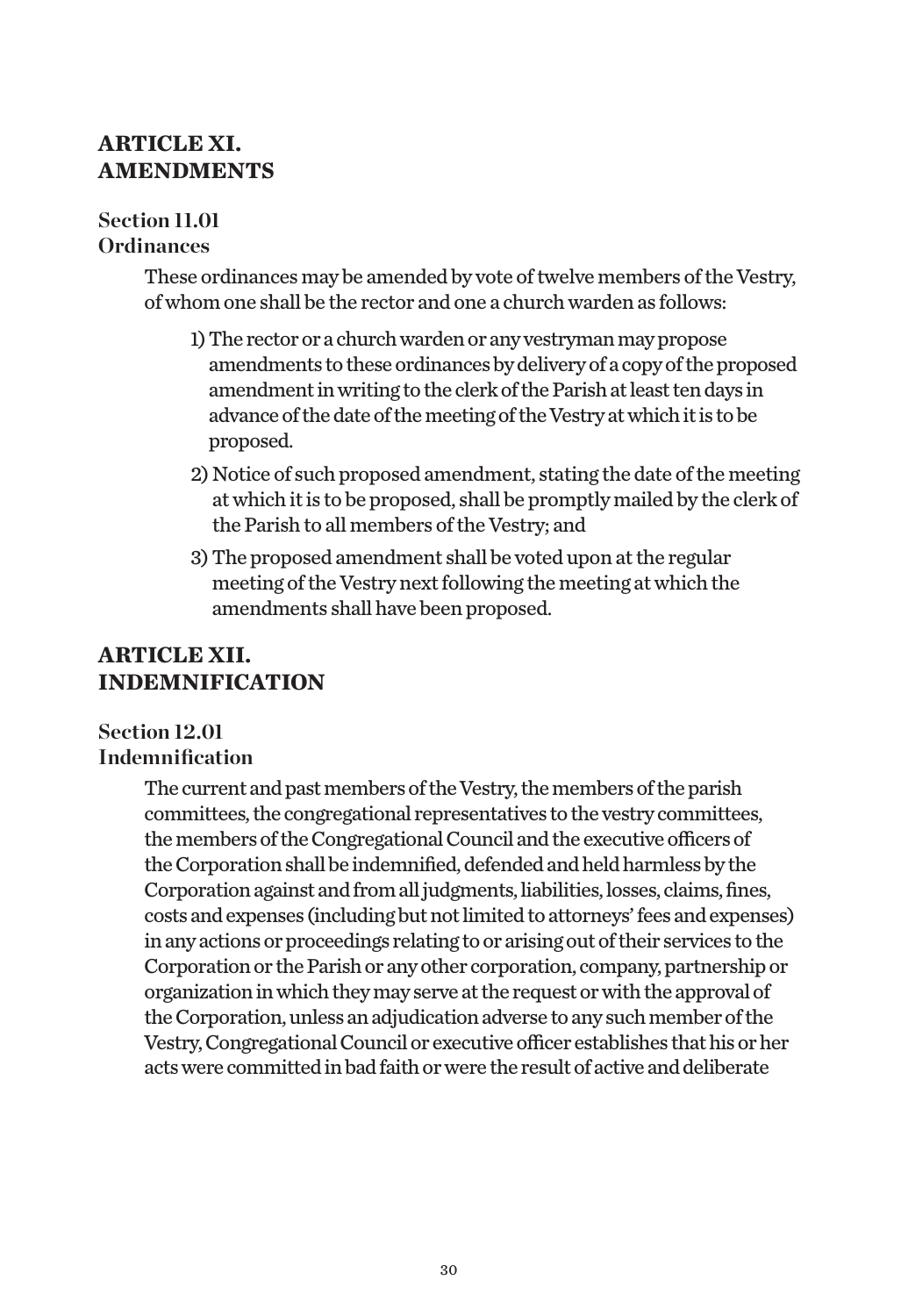dishonesty and were material to the cause of action so adjudicated or that he or she gained a financial profit or other advantage to which he or she was not legally entitled. Members of the Vestry, members of the parish committees, the congregational representatives to the Vestry Committees, the members of the Congregational Council and the executive officers of the Corporation shall on a current basis be advanced all their expenses of defending or participating as a witness, deponent or otherwise in any such action or proceeding, subject to recovery of such expenses if there shall be such an adjudication adverse to such member or executive officer. To the extent permitted by law, this right of indemnification shall not affect any other rights to indemnification to which such members, officers or any agent of the Corporation may at the time be entitled by contract or otherwise by law.

#### **Section 12.02**

#### **Insurance for Indemnification**

The Corporation may purchase and maintain insurance for the indemnification of the current and past members of the Vestry, the members of parish committees, the congregational representatives to the vestry committees, the members of the Congregational Council and the executive officers of the Corporation, and agents of the Corporation to the full extent and in the manner permitted by the applicable laws of the State of New York from time to time in effect.